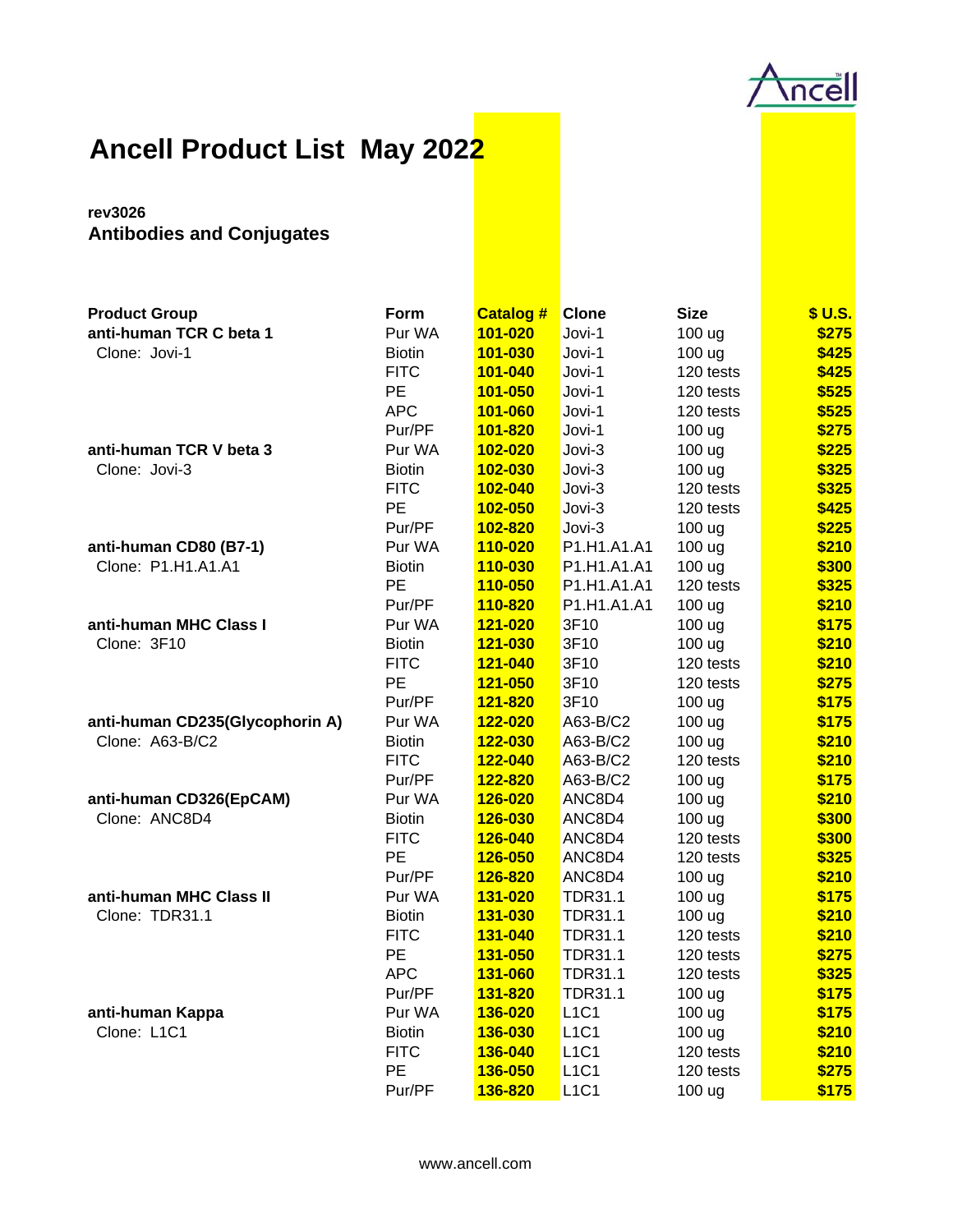| anti-human IgA    | Pur WA        | 137-020        | Hisa43            | 100 ug    | \$175 |
|-------------------|---------------|----------------|-------------------|-----------|-------|
| Clone: Hisa43     | <b>Biotin</b> | 137-030        | Hisa43            | 100 ug    | \$210 |
|                   | <b>FITC</b>   | 137-040        | Hisa43            | 120 tests | \$210 |
|                   | PE            | 137-050        | Hisa43            | 120 tests | \$275 |
|                   | Pur/PF        | 137-820        | Hisa43            | 100 ug    | \$175 |
| anti-human Lambda | Pur WA        | 138-020        | <b>ICO106</b>     | 100 ug    | \$175 |
| Clone: ICO106     | <b>Biotin</b> | 138-030        | <b>ICO106</b>     | 100 ug    | \$210 |
|                   | <b>FITC</b>   | 138-040        | <b>ICO106</b>     | 120 tests | \$210 |
|                   | PE            | 138-050        | <b>ICO106</b>     | 120 tests | \$275 |
|                   | Pur/PF        | 138-820        | <b>ICO106</b>     | 100 ug    | \$175 |
| anti-human IgG    | Pur WA        | 139-020        | <b>ICO-97</b>     | 100 ug    | \$175 |
| Clone: ICO-97     | <b>Biotin</b> | 139-030        | <b>ICO-97</b>     | 100 ug    | \$210 |
|                   | <b>FITC</b>   | 139-040        | <b>ICO-97</b>     | 120 tests | \$210 |
|                   | PE            | 139-050        | <b>ICO-97</b>     | 120 tests | \$275 |
|                   | Pur/PF        | 139-820        | <b>ICO-97</b>     | 100 ug    | \$175 |
| anti-human IgM    | Pur WA        | 141-020        | UCHB1             | 100 ug    | \$175 |
| Clone: UCHB1      | <b>Biotin</b> | 141-030        | UCHB1             | 100 ug    | \$210 |
|                   | <b>FITC</b>   | 141-040        | UCHB1             | 120 tests | \$210 |
|                   | PE            | 141-050        | UCHB1             | 120 tests | \$275 |
|                   | Pur/PF        | 141-820        | UCHB1             | 100 ug    | \$175 |
| anti-human CD1b   | Pur WA        | 142-020        | <b>SN13</b>       | 100 ug    | \$175 |
| Clone: SN13       | <b>Biotin</b> | 142-030        | <b>SN13</b>       | 100 ug    | \$210 |
|                   | <b>FITC</b>   | 142-040        | <b>SN13</b>       | 120 tests | \$210 |
|                   | <b>PE</b>     | 142-050        | <b>SN13</b>       | 120 tests | \$275 |
|                   | Pur/PF        | 142-820        | <b>SN13</b>       | 100 ug    | \$175 |
| anti-human CD2    | Pur WA        | 143-020        | 1E7E8             | 100 ug    | \$175 |
| Clone: 1E7E8      | <b>Biotin</b> | 143-030        | 1E7E8             | 100 ug    | \$210 |
|                   | <b>FITC</b>   | 143-040        | 1E7E8             | 120 tests | \$210 |
|                   | PE            | 143-050        | 1E7E8             | 120 tests | \$275 |
|                   | Pur/PF        | 143-820        | 1E7E8             | 100 ug    | \$175 |
| anti-human CD3    | Pur WA        | 144-020        | UCHT1             | 100 ug    | \$175 |
| Clone: UCHT1      | <b>Biotin</b> | 144-030        | UCHT1             | 100 ug    | \$210 |
|                   | <b>FITC</b>   | 144-040        | UCHT1             | 120 tests | \$210 |
|                   | РE            | <u>144-050</u> | UCHT <sub>1</sub> | 120 tests | \$275 |
|                   | <b>APC</b>    | 144-060        | UCHT1             | 120 tests | \$325 |
|                   | F(ab')2       | 144-520        | UCHT1             | 100 ug    | \$720 |
|                   | Fab           | 144-580        | UCHT1             | 100 ug    | \$720 |
|                   | Pur/PF        | 144-820        | UCHT1             | 100 ug    | \$175 |
| anti-human CD1a   | Pur WA        | 145-020        | CB-T6             | 100 ug    | \$175 |
| Clone: CB-T6      | <b>Biotin</b> | 145-030        | CB-T6             | 100 ug    | \$210 |
|                   | <b>FITC</b>   | 145-040        | CB-T6             | 120 tests | \$210 |
|                   | PE            | 145-050        | CB-T6             | 120 tests | \$275 |
|                   | Pur/PF        | 145-820        | CB-T6             | 100 ug    | \$175 |
| anti-human CD1c   | Pur WA        | 146-020        | M241              | 100 ug    | \$175 |
| Clone: M241       | <b>Biotin</b> | 146-030        | M241              | 100 ug    | \$210 |
|                   | <b>FITC</b>   | 146-040        | M241              | 120 tests | \$210 |
|                   | PE            | 146-050        | M241              | 120 tests | \$275 |
|                   | Pur/PF        | 146-820        | M241              | 100 ug    | \$175 |
| anti-human CD4    | Pur WA        | 147-020        | QS4120            | 100 ug    | \$175 |
| Clone: QS4120     | <b>Biotin</b> | 147-030        | QS4120            | 100 ug    | \$210 |
|                   | <b>FITC</b>   | 147-040        | QS4120            | 120 tests | \$210 |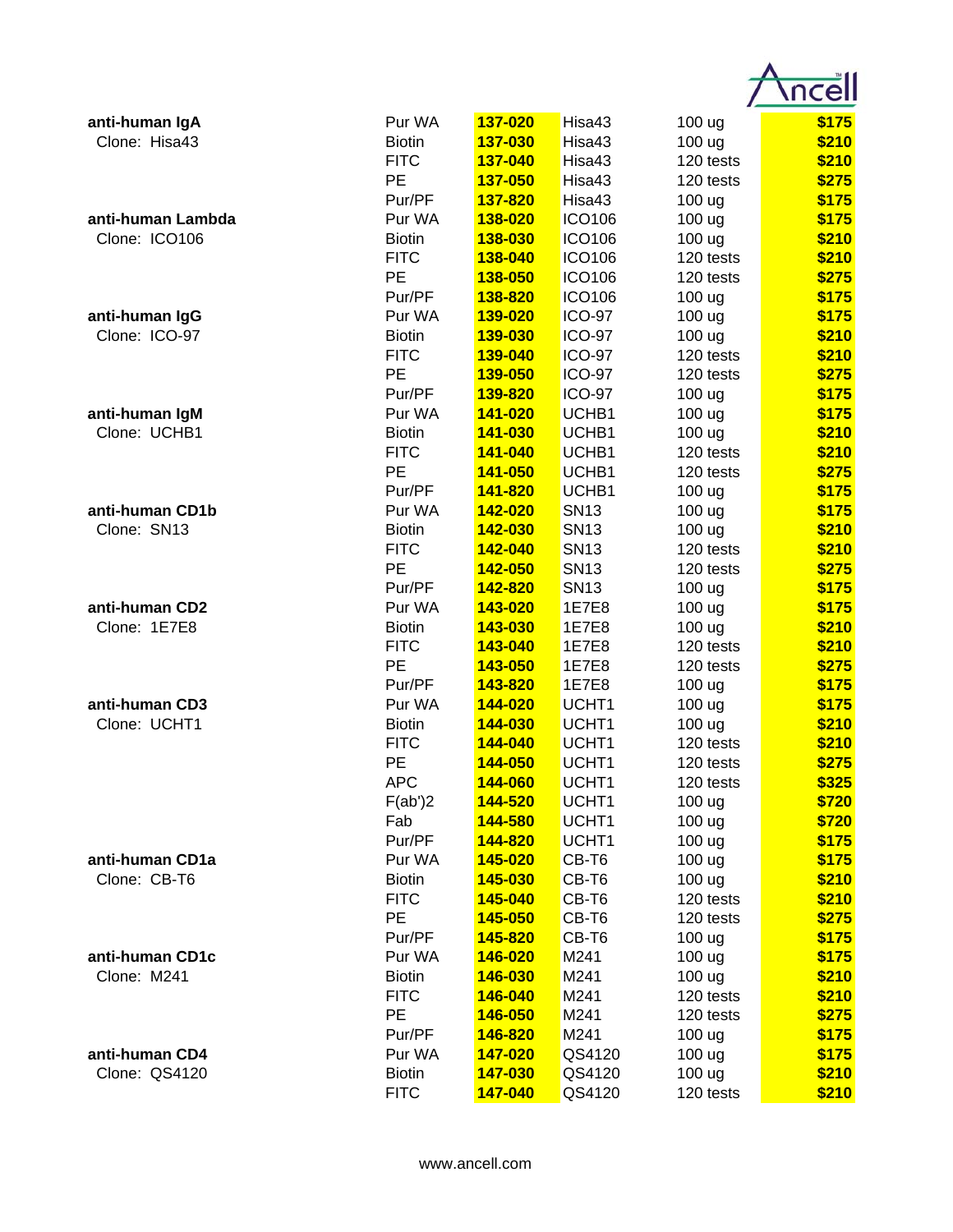

|                  | PE            | 147-050        | QS4120            | 120 tests | \$275 |
|------------------|---------------|----------------|-------------------|-----------|-------|
|                  | <b>APC</b>    | 147-060        | QS4120            | 120 tests | \$325 |
|                  | PE-Cy7        | 147-070        | QS4120            | 120 tests | \$325 |
|                  | Pur/PF        | 147-820        | QS4120            | 100 ug    | \$175 |
| anti-human CD4   | Pur WA        | 148-020        | M-T441            | 100 ug    | \$175 |
| Clone: M-T441    | <b>Biotin</b> | 148-030        | M-T441            | 100 ug    | \$210 |
|                  | <b>FITC</b>   | 148-040        | M-T441            | 120 tests | \$210 |
|                  | PE            | 148-050        | M-T441            | 120 tests | \$275 |
|                  | <b>APC</b>    | 148-060        | M-T441            | 120 tests | \$325 |
|                  | Pur/PF        | 148-820        | M-T441            | 100 ug    | \$175 |
| anti-human CD5   | Pur WA        | 150-020        | UCHT <sub>2</sub> | 100 ug    | \$175 |
| Clone: UCHT2     | <b>Biotin</b> | 150-030        | UCHT <sub>2</sub> | 100 ug    | \$210 |
|                  | <b>FITC</b>   | 150-040        | UCHT <sub>2</sub> | 120 tests | \$210 |
|                  | PE            | 150-050        | UCHT <sub>2</sub> | 120 tests | \$275 |
|                  | Pur/PF        | 150-820        | UCHT <sub>2</sub> | 100 ug    | \$175 |
| anti-human CD6   | Pur WA        | 151-020        | 3F7B6             | 100 ug    | \$175 |
| Clone: 3F7B6     | <b>Biotin</b> | 151-030        | 3F7B6             | 100 ug    | \$210 |
|                  | <b>FITC</b>   | 151-040        | 3F7B6             | 120 tests | \$210 |
|                  | PE            | 151-050        | 3F7B6             | 120 tests | \$275 |
|                  | Pur/PF        | 151-820        | 3F7B6             | 100 ug    | \$175 |
| anti-human CD7   | Pur WA        | 152-020        | 3A1E              | 100 ug    | \$175 |
| Clone: 3A1E      | <b>Biotin</b> | 152-030        | 3A1E              | 100 ug    | \$210 |
|                  | <b>FITC</b>   | 152-040        | 3A1E              | 120 tests | \$210 |
|                  | <b>PE</b>     | 152-050        | 3A1E              | 120 tests | \$275 |
|                  | Pur/PF        | 152-820        | 3A1E              | 100 ug    | \$175 |
| anti-human CD8   | Pur WA        | 153-020        | UCHT4             | 100 ug    | \$175 |
| Clone: UCHT4     | <b>Biotin</b> | 153-030        | UCHT4             | 100 ug    | \$210 |
|                  | <b>FITC</b>   | 153-040        | UCHT4             | 120 tests | \$210 |
|                  | PE            | 153-050        | UCHT4             | 120 tests | \$275 |
|                  | Pur/PF        | 153-820        | UCHT4             | 100 ug    | \$175 |
| anti-human CD8   | Pur WA        | 154-020        | 14                | 100 ug    | \$175 |
| Clone: 14        | <b>Biotin</b> | 154-030        | 14                | 100 ug    | \$210 |
|                  | <b>FITC</b>   | 154-040        | 14                | 120 tests | \$210 |
|                  | PE            | 154-050        | 14                | 120 tests | \$275 |
|                  | PE-Cy7        | 154-070        | 14                | 120 tests | \$325 |
|                  | Pur/PF        | 154-820        | 14                | 100 ug    | \$175 |
| anti-human CD49b | Pur WA        | 155-020        | HAS6              | 100 ug    | \$175 |
| Clone: HAS6      | <b>Biotin</b> | 155-030        | HAS6              | 100 ug    | \$210 |
|                  | <b>FITC</b>   | 155-040        | HAS6              | 120 tests | \$210 |
|                  | <b>PE</b>     | 155-050        | HAS6              | 120 tests | \$275 |
|                  | Pur/PF        | 155-820        | HAS6              | 100 ug    | \$175 |
| anti-human CD9   | Pur WA        | 156-020        | SN <sub>4</sub>   | 100 ug    | \$175 |
| Clone: SN4       | <b>Biotin</b> | 156-030        | SN <sub>4</sub>   | 100 ug    | \$210 |
|                  | <b>FITC</b>   | 156-040        | SN <sub>4</sub>   | 120 tests | \$210 |
|                  | <b>PE</b>     | 156-050        | SN <sub>4</sub>   | 120 tests | \$275 |
|                  | Pur/PF        | 156-820        | SN <sub>4</sub>   | 100 ug    | \$175 |
| anti-human CD10  | Pur WA        | <b>157-020</b> | SN <sub>5c</sub>  | 100 ug    | \$175 |
| Clone: SN5c      | <b>Biotin</b> | 157-030        | SN <sub>5c</sub>  | 100 ug    | \$210 |
|                  | <b>FITC</b>   | 157-040        | SN <sub>5c</sub>  | 120 tests | \$210 |
|                  | PE            | 157-050        | SN <sub>5c</sub>  | 120 tests | \$275 |
|                  | Pur/PF        | 157-820        | SN <sub>5c</sub>  | 100 ug    | \$175 |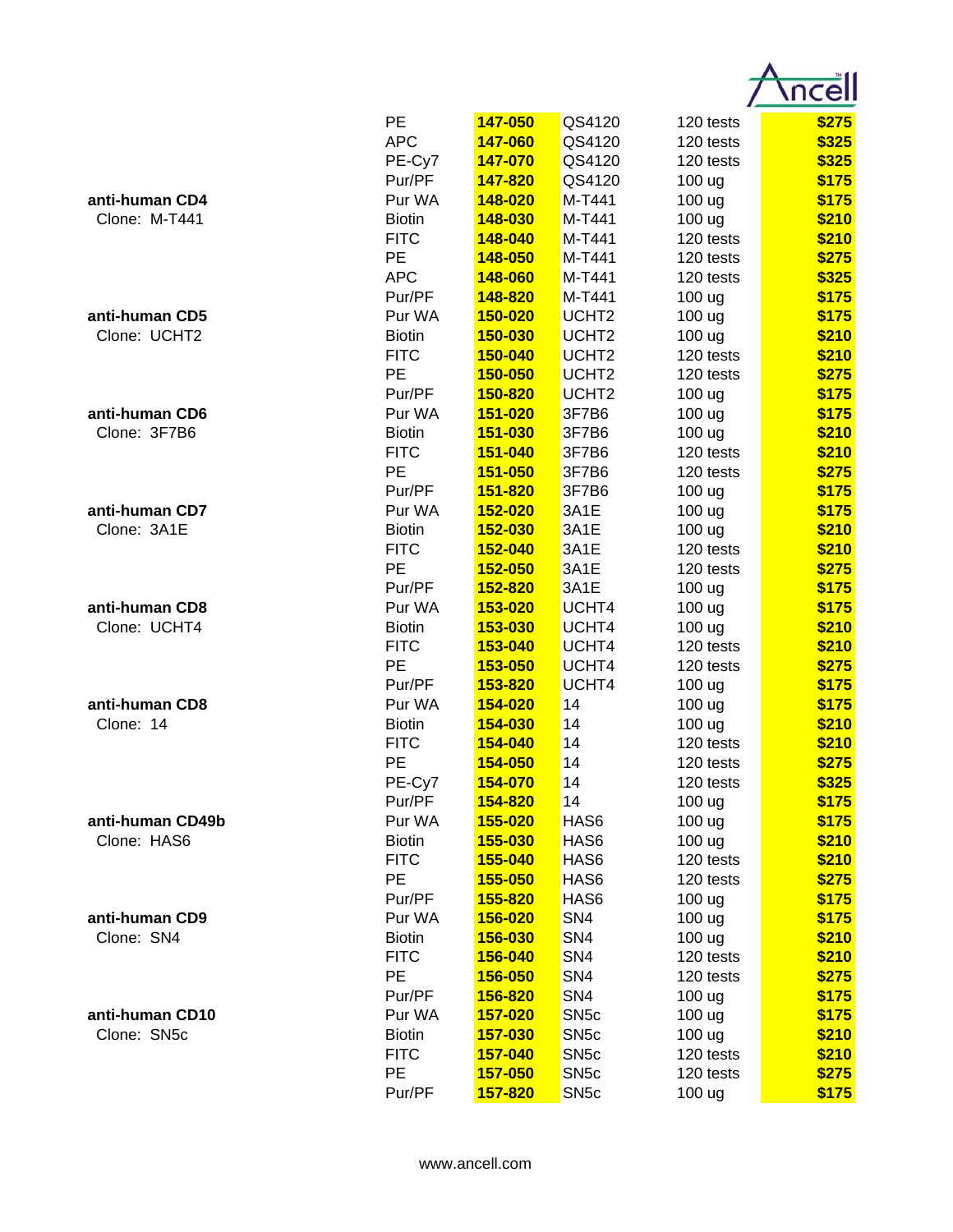| anti-human CD11a | Pur WA        | 158-020 | 38            | 100 ug            | \$175 |
|------------------|---------------|---------|---------------|-------------------|-------|
| Clone: 38        | <b>Biotin</b> | 158-030 | 38            | 100 ug            | \$210 |
|                  | <b>FITC</b>   | 158-040 | 38            | 120 tests         | \$210 |
|                  | <b>PE</b>     | 158-050 | 38            | 120 tests         | \$275 |
|                  | Pur/PF        | 158-820 | 38            | 100 <sub>ug</sub> | \$175 |
| anti-human CD11b | Pur WA        | 159-020 | ICRF44        | 100 ug            | \$175 |
| Clone: ICRF44    | <b>Biotin</b> | 159-030 | ICRF44        | 100 ug            | \$210 |
|                  | <b>FITC</b>   | 159-040 | ICRF44        | 120 tests         | \$210 |
|                  | <b>PE</b>     | 159-050 | ICRF44        | 120 tests         | \$275 |
|                  | <b>APC</b>    | 159-060 | ICRF44        | 120 tests         | \$275 |
|                  | Pur/PF        | 159-820 | ICRF44        | 100 uq            | \$175 |
| anti-human CD11c | Pur WA        | 160-020 | 3.9           | 100 ug            | \$175 |
| Clone: 3.9       | <b>Biotin</b> | 160-030 | 3.9           | 100 ug            | \$210 |
|                  | <b>FITC</b>   | 160-040 | 3.9           | 120 tests         | \$210 |
|                  | PE            | 160-050 | 3.9           | 120 tests         | \$275 |
|                  | <b>APC</b>    | 160-060 | 3.9           | 120 tests         | \$275 |
|                  | Pur/PF        | 160-820 | 3.9           | 100 ug            | \$175 |
| anti-human CD13  | Pur WA        | 162-020 | 22A5          | 100 ug            | \$175 |
| Clone: 22A5      | <b>Biotin</b> | 162-030 | 22A5          | 100 uq            | \$210 |
|                  | <b>FITC</b>   | 162-040 | 22A5          | 120 tests         | \$210 |
|                  | <b>PE</b>     | 162-050 | 22A5          | 120 tests         | \$275 |
|                  | <b>APC</b>    | 162-060 | 22A5          | 120 tests         | \$325 |
|                  | Pur/PF        | 162-820 | 22A5          | 100 uq            | \$175 |
| anti-human CD14  | Pur WA        | 163-020 | UCHM1         | 100 <sub>ug</sub> | \$175 |
| Clone: UCHM1     | <b>Biotin</b> | 163-030 | UCHM1         | 100 ug            | \$210 |
|                  | <b>FITC</b>   | 163-040 | UCHM1         | 120 tests         | \$210 |
|                  | PE            | 163-050 | UCHM1         | 120 tests         | \$275 |
|                  | Pur/PF        | 163-820 | UCHM1         | 100 <sub>ug</sub> | \$175 |
| anti-human CD15  | Pur WA        | 164-020 | <b>AHN1.1</b> | 100 ug            | \$175 |
| Clone: AHN1.1    | <b>Biotin</b> | 164-030 | <b>AHN1.1</b> | 100 ug            | \$210 |
|                  | <b>FITC</b>   | 164-040 | <b>AHN1.1</b> | 120 tests         | \$210 |
|                  | Pur/PF        | 164-820 | <b>AHN1.1</b> | 100 ug            | \$175 |
| anti-human CD16  | Pur WA        | 165-020 | 3G8           | 100 ug            | \$175 |
| Clone: 3G8       | <b>Biotin</b> | 165-030 | 3G8           | 100 ug            | \$210 |
|                  | <b>FITC</b>   | 165-040 | 3G8           | 120 tests         | \$210 |
|                  | PE            | 165-050 | 3G8           | 120 tests         | \$275 |
|                  | F(ab')2       | 165-520 | 3G8           | 100 ug            | \$720 |
|                  | Fab-Biotin    | 165-530 | 3G8           | 100 ug            | \$925 |
|                  | Fab           | 165-580 | 3G8           | 100 ug            | \$720 |
|                  | Pur/PF        | 165-820 | 3G8           | 100 ug            | \$175 |
| anti-human CD17  | Pur WA        | 166-020 | Huly-m13      | 100 ug            | \$175 |
| Clone: Huly-m13  | <b>Biotin</b> | 166-030 | Huly-m13      | 100 ug            | \$210 |
|                  | <b>FITC</b>   | 166-040 | Huly-m13      | 120 tests         | \$210 |
|                  | Pur/PF        | 166-820 | Huly-m13      | 100 ug            | \$175 |
| anti-human CD18  | Pur WA        | 167-020 | IB4           | 100 ug            | \$175 |
| Clone: IB4       | <b>Biotin</b> | 167-030 | IB4           | 100 ug            | \$210 |
|                  | <b>FITC</b>   | 167-040 | IB4           | 120 tests         | \$210 |
|                  | <b>PE</b>     | 167-050 | IB4           | 120 tests         | \$275 |
|                  | F(ab')2       | 167-520 | IB4           | 100 ug            | \$720 |
|                  | Pur/PF        | 167-820 | IB4           | 100 ug            | \$175 |
| anti-human CD19  | Pur WA        | 168-020 | <b>BU12</b>   | 100 ug            | \$175 |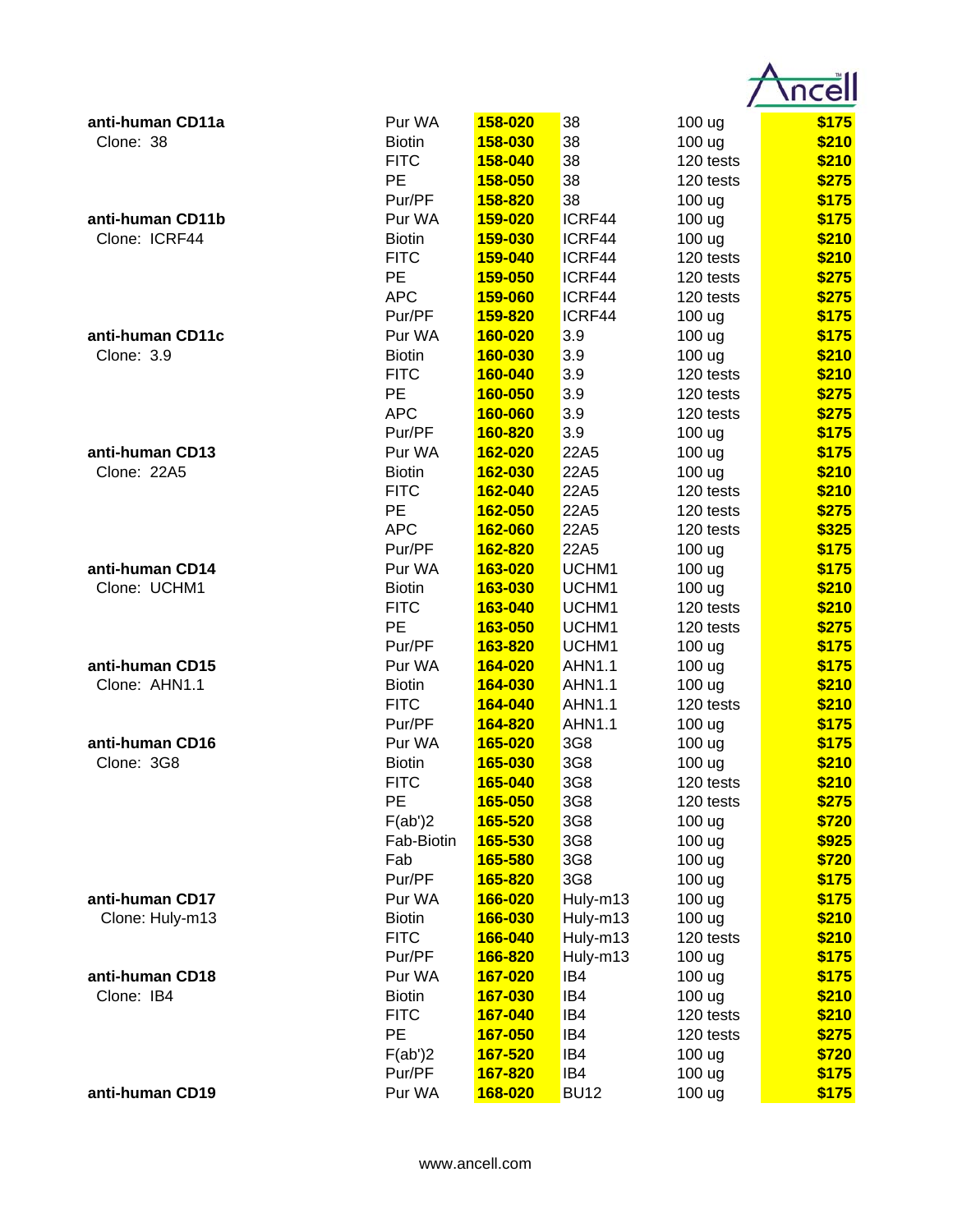| Clone: BU12         | <b>Biotin</b>           | 168-030            | <b>BU12</b>            | 100 ug              | \$210          |
|---------------------|-------------------------|--------------------|------------------------|---------------------|----------------|
|                     | <b>FITC</b>             | 168-040            | <b>BU12</b>            | 120 tests           | \$210          |
|                     | PE                      | 168-050            | <b>BU12</b>            | 120 tests           | \$275          |
|                     | <b>APC</b>              | 168-060            | <b>BU12</b>            | 120 tests           | \$325          |
|                     | Pur/PF                  | 168-820            | <b>BU12</b>            | 100 ug              | \$175          |
| anti-human CD21     | Pur WA                  | 170-020            | <b>BU33</b>            | 100 ug              | \$175          |
| Clone: BU33         | <b>Biotin</b>           | 170-030            | <b>BU33</b>            | 100 ug              | \$210          |
|                     | <b>FITC</b>             | 170-040            | <b>BU33</b>            | 120 tests           | \$210          |
|                     | PE                      | 170-050            | <b>BU33</b>            | 120 tests           | \$275          |
|                     | Pur/PF                  | 170-820            | <b>BU33</b>            | 100 ug              | \$175          |
| anti-human CD22     | Pur WA                  | 171-020            | RFB4                   | 100 ug              | \$175          |
| Clone: RFB4         | <b>Biotin</b>           | 171-030            | RFB4                   | 100 ug              | \$210          |
|                     | <b>FITC</b>             | 171-040            | RFB4                   | 120 tests           | \$210          |
|                     | PE                      | 171-050            | RFB4                   | 120 tests           | \$275          |
|                     | Pur/PF                  | 171-820            | RFB4                   | 100 ug              | \$175          |
| anti-human CD23     | Pur WA                  | 172-020            | <b>BU38</b>            | 100 ug              | \$175          |
| Clone: BU38         | <b>Biotin</b>           | 172-030            | <b>BU38</b>            | 100 ug              | \$210          |
|                     | <b>FITC</b>             | 172-040            | <b>BU38</b>            | 120 tests           | \$210          |
|                     | PE                      | 172-050            | <b>BU38</b>            | 120 tests           | \$275          |
|                     | Pur/PF                  | 172-820            | <b>BU38</b>            | 100 ug              | \$175          |
| anti-human CD24     | Pur WA                  | 173-020            | <b>BA-1</b>            | 100 ug              | \$175          |
| Clone: BA-1         | <b>Biotin</b>           | 173-030            | <b>BA-1</b>            | 100 ug              | \$210          |
|                     | <b>FITC</b>             | 173-040            | <b>BA-1</b>            | 120 tests           | \$210          |
|                     | Pur/PF                  | 173-820            | <b>BA-1</b>            | 100 ug              | \$175          |
| anti-human CD25     | Pur WA                  | 174-020            | 7G7B6                  | 100 ug              | \$175          |
| Clone: 7G7B6        | <b>Biotin</b>           | 174-030            | 7G7B6                  | 100 ug              | \$210          |
|                     | <b>FITC</b>             | 174-040            | 7G7B6                  | 120 tests           | \$210          |
|                     | PE                      | 174-050            | 7G7B6                  | 120 tests           | \$275          |
|                     | <b>APC</b>              | 174-060            | 7G7B6                  | 120 tests           | \$325          |
|                     | Pur/PF                  | 174-820            | 7G7B6                  | 100 ug              | \$175          |
| anti-human CD26     | Pur WA                  | 175-020            | 202.36                 | 100 ug              | \$175          |
| Clone: 202.36       | <b>Biotin</b>           | 175-030            | 202.36                 | 100 ug              | \$210          |
|                     | <b>FITC</b>             | 175-040            | 202.36                 | 120 tests           | \$210          |
|                     | PЕ                      | <u>175-050</u>     | 202.36                 | 120 tests           | \$275          |
| anti-human CD27     | Pur/PF                  | 175-820            | 202.36                 | 100 ug              | \$175          |
| Clone: M-T271       | Pur WA<br><b>Biotin</b> | 176-020<br>176-030 | M-T271<br>M-T271       | 100 ug              | \$175<br>\$210 |
|                     | <b>FITC</b>             | 176-040            | M-T271                 | 100 ug<br>120 tests | \$210          |
|                     | <b>PE</b>               | 176-050            | M-T271                 | 120 tests           | \$275          |
|                     | Pur/PF                  | 176-820            | M-T271                 | 100 ug              | \$175          |
| anti-human CD28     | Pur WA                  | 177-020            | ANC28.1/5D10 100 ug    |                     | \$210          |
| Clone: ANC28.1/5D10 | <b>Biotin</b>           | 177-030            | ANC28.1/5D10 100 ug    |                     | \$300          |
|                     | <b>FITC</b>             | 177-040            | ANC28.1/5D10 120 tests |                     | \$300          |
|                     | PE                      | 177-050            | ANC28.1/5D10 120 tests |                     | \$325          |
|                     | F(ab')2                 | 177-520            | ANC28.1/5D10 100 ug    |                     | \$720          |
|                     | Pur/PF                  | 177-820            | ANC28.1/5D10 100 ug    |                     | \$210          |
| anti-human CD29     | Pur WA                  | 178-020            | 4B7R                   | 100 <sub>ug</sub>   | \$175          |
| Clone: 4B7R         | <b>Biotin</b>           | 178-030            | 4B7R                   | 100 <sub>ug</sub>   | \$210          |
|                     | <b>FITC</b>             | 178-040            | 4B7R                   | 120 tests           | \$210          |
|                     | PE                      | 178-050            | 4B7R                   | 120 tests           | \$275          |
|                     | Pur/PF                  | 178-820            | 4B7R                   | 100 ug              | \$175          |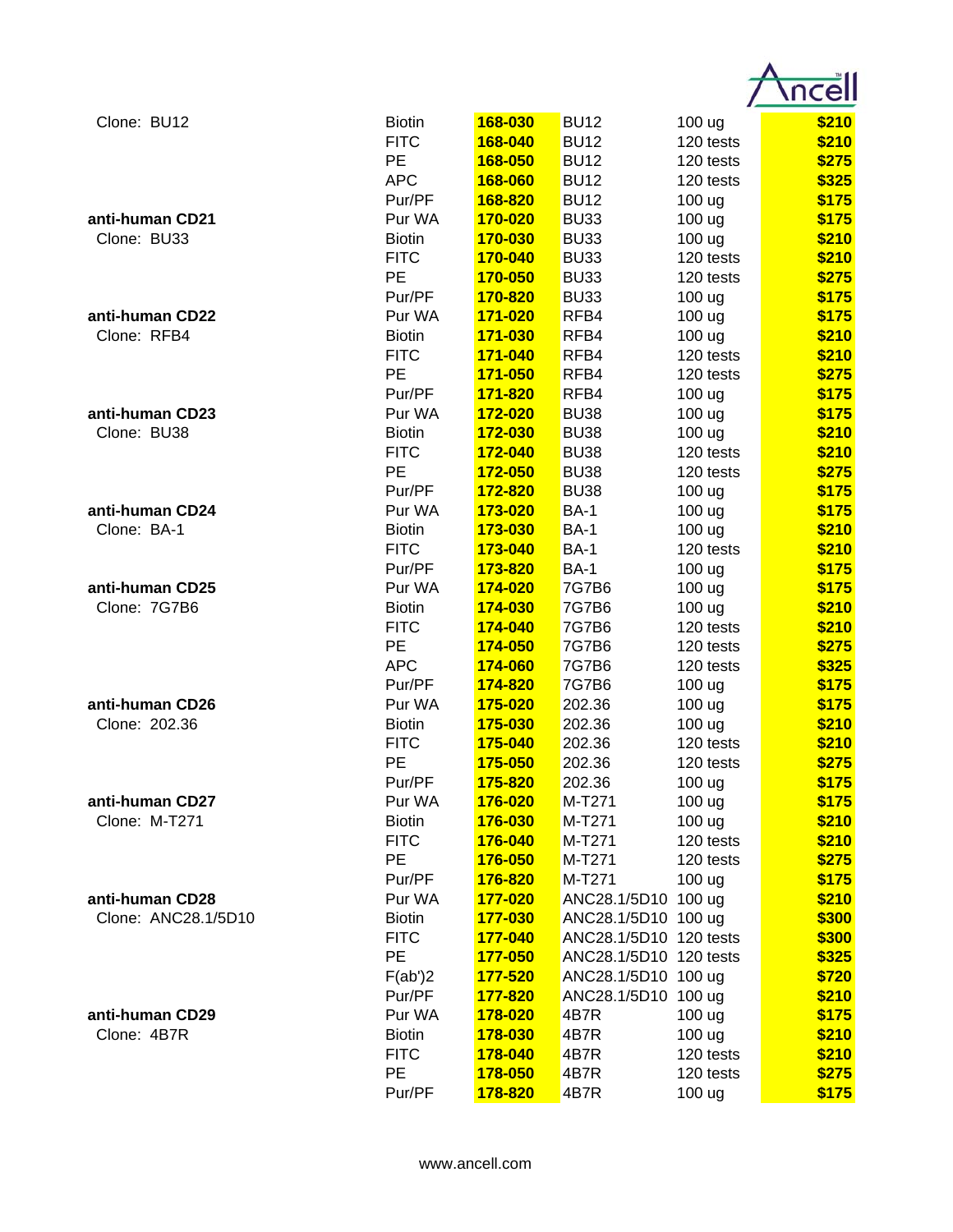| anti-human CD30 | Pur WA            | 179-020                   | <b>AC10</b>     | 100 ug              | \$175          |
|-----------------|-------------------|---------------------------|-----------------|---------------------|----------------|
| Clone: AC10     | <b>Biotin</b>     | 179-030                   | <b>AC10</b>     | 100 ug              | \$210          |
|                 | PE                | 179-050                   | AC10            | 120 tests           | \$325          |
|                 | <b>APC</b>        | 179-060                   | AC10            | 120 tests           | \$325          |
|                 | Pur/PF            | 179-820                   | AC10            | 100 <sub>ug</sub>   | \$175          |
| anti-human CD31 | Pur WA            | 180-020                   | 158-2B3         | 100 ug              | \$175          |
| Clone: 158-2B3  | <b>Biotin</b>     | 180-030                   | 158-2B3         | 100 ug              | \$210          |
|                 | <b>FITC</b>       | 180-040                   | 158-2B3         | 120 tests           | \$210          |
|                 | PE                | 180-050                   | 158-2B3         | 120 tests           | \$275          |
|                 | Pur/PF            | 180-820                   | 158-2B3         | 100 ug              | \$175          |
| anti-human CD32 | Pur WA            | 181-020                   | 7.3             | 100 ug              | \$175          |
| Clone: 7.3      | <b>Biotin</b>     | 181-030                   | 7.3             | 100 ug              | \$210          |
|                 | PE                | 181-050                   | 7.3             | 120 tests           | \$275          |
|                 | F(ab')2           | 181-520                   | 7.3             | 100 ug              | \$720          |
|                 | Fab               | 181-580                   | 7.3             | 100 ug              | \$720          |
|                 | Pur/PF            | 181-820                   | 7.3             | 100 ug              | \$175          |
| anti-human CD34 | Pur WA            | 183-020                   | 43A1            | 100 ug              | \$210          |
| Clone: 43A1     | <b>Biotin</b>     | 183-030                   | 43A1            | 100 ug              | \$300          |
|                 | <b>FITC</b>       | 183-040                   | 43A1            | 120 tests           | \$300          |
|                 | PE                | 183-050                   | 43A1            | 120 tests           | \$325          |
|                 | <b>APC</b>        | 183-060                   | 43A1            | 120 tests           | \$325          |
|                 | Pur/PF            | 183-820                   | 43A1            | 100 ug              | \$210          |
| anti-human CD35 | Pur WA            | 184-020                   | E11             | 100 ug              | \$175          |
| Clone: E11      | <b>Biotin</b>     | 184-030                   | E <sub>11</sub> | 100 ug              | \$210          |
|                 | <b>FITC</b>       | 184-040                   | E11             | 120 tests           | \$210          |
|                 | PE                | 184-050                   | E11             | 120 tests           | \$275          |
|                 | Pur/PF            | 184-820                   | E11             | 100 ug              | \$175          |
| anti-human CD36 | Pur WA            | 185-020                   | SM <sub>0</sub> | 100 ug              | \$175          |
| Clone: SMO      | <b>Biotin</b>     | 185-030                   | SM <sub>0</sub> | 100 ug              | \$210          |
|                 | <b>FITC</b>       | 185-040                   | SM <sub>0</sub> | 120 tests           | \$210          |
|                 | Pur/PF            | 185-820                   | SM <sub>0</sub> | 100 ug              | \$175          |
| anti-human CD37 | Pur WA            | 186-020                   | <b>IPO-24</b>   | 100 ug              | \$175          |
| Clone: IPO-24   | <b>Biotin</b>     | 186-030                   | <b>IPO-24</b>   | 100 ug              | \$210          |
|                 | <b>FITC</b>       |                           | <b>IPO-24</b>   |                     | \$210          |
|                 | PE                | <u>186-040</u><br>186-050 | <b>IPO-24</b>   | 120 tests           | \$275          |
|                 | Pur/PF            | 186-820                   | <b>IPO-24</b>   | 120 tests<br>100 ug | \$175          |
| anti-human CD38 | Pur WA            | 187-020                   | AT <sub>1</sub> | 100 ug              | \$175          |
| Clone: AT1      | <b>Biotin</b>     | 187-030                   | AT <sub>1</sub> | 100 ug              | \$210          |
|                 | <b>FITC</b>       | 187-040                   | AT <sub>1</sub> |                     |                |
|                 | <b>PE</b>         |                           | AT <sub>1</sub> | 120 tests           | \$210          |
|                 | <b>APC</b>        | 187-050<br>187-060        |                 | 120 tests           | \$275<br>\$325 |
|                 | Pur/PF            |                           | AT <sub>1</sub> | 120 tests           |                |
| anti-human CD39 |                   | 187-820                   | AT <sub>1</sub> | 100 ug              | \$175          |
|                 | Pur WA            | 188-020                   | <b>BU61</b>     | 100 ug              | \$175          |
| Clone: BU61     | <b>Biotin</b>     | 188-030                   | <b>BU61</b>     | 100 ug              | \$210          |
|                 | <b>FITC</b><br>PE | 188-040                   | <b>BU61</b>     | 120 tests           | \$210          |
|                 |                   | 188-050                   | <b>BU61</b>     | 120 tests           | \$275          |
|                 | Pur/PF            | 188-820                   | <b>BU61</b>     | 100 ug              | \$175          |
| anti-human CD40 | Pur WA            | 189-020                   | <b>BE-1</b>     | 100 ug              | \$175          |
| Clone: BE-1     | <b>Biotin</b>     | 189-030                   | <b>BE-1</b>     | 100 ug              | \$210          |
|                 | PE                | 189-050                   | <b>BE-1</b>     | 120 tests           | \$275          |
|                 | Pur/PF            | <b>189-820</b>            | <b>BE-1</b>     | 100 ug              | \$175          |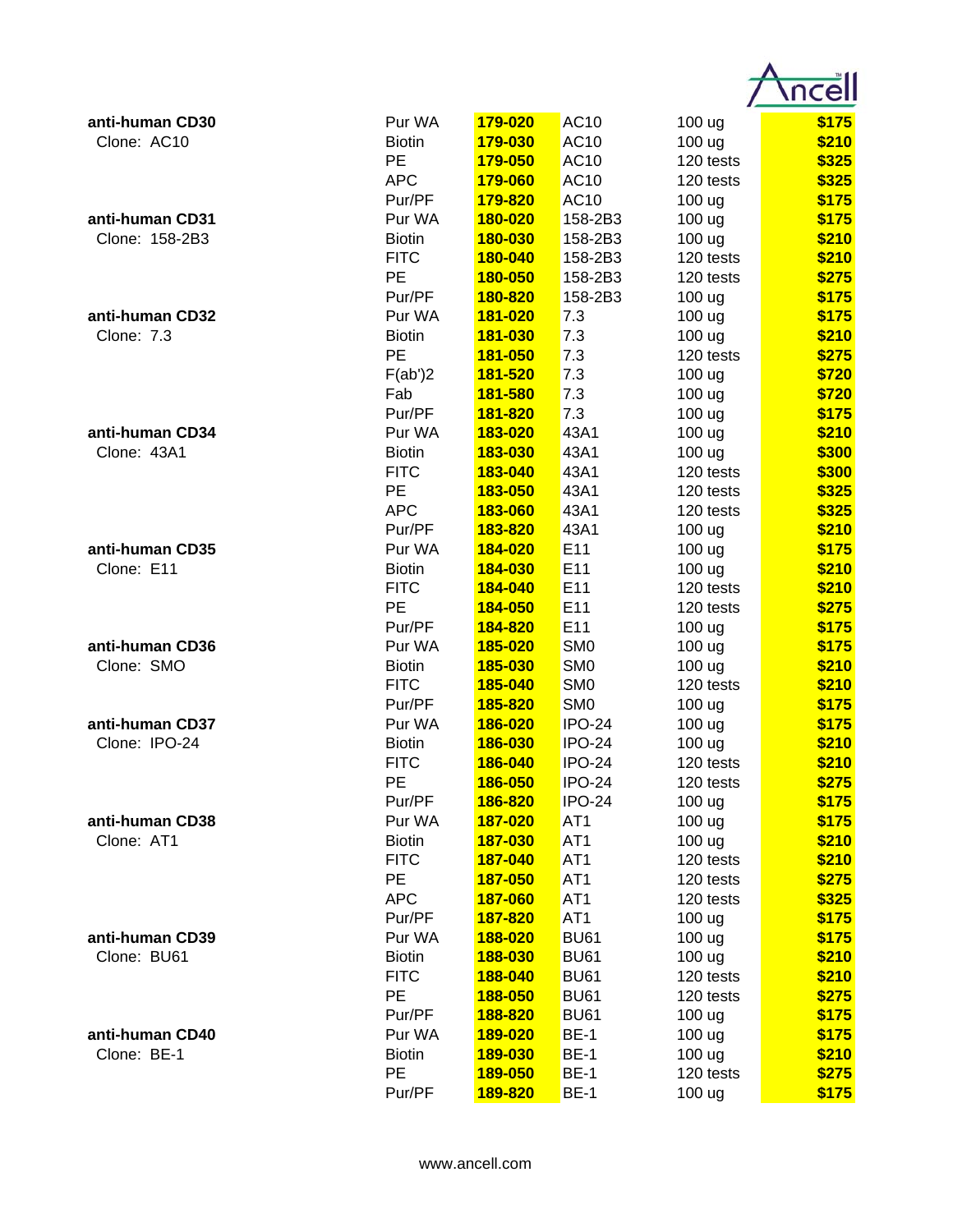| anti-human CD41a  | Pur WA        | 190-020                   | 96.2C1                   | 100 ug              | \$175          |
|-------------------|---------------|---------------------------|--------------------------|---------------------|----------------|
| Clone: 96.2C1     | <b>Biotin</b> | 190-030                   | 96.2C1                   | 100 ug              | \$210          |
|                   | <b>FITC</b>   | 190-040                   | 96.2C1                   | 120 tests           | \$210          |
|                   | PE            | 190-050                   | 96.2C1                   | 120 tests           | \$275          |
|                   | Pur/PF        | 190-820                   | 96.2C1                   | 100 ug              | \$175          |
| anti-human CD43   | Pur WA        | 192-020                   | DFT1                     | 100 ug              | \$175          |
| Clone: DFT1       | <b>Biotin</b> | 192-030                   | DFT1                     | 100 ug              | \$210          |
|                   | <b>FITC</b>   | 192-040                   | DFT1                     | 120 tests           | \$210          |
|                   | PE            | 192-050                   | DFT <sub>1</sub>         | 120 tests           | \$275          |
|                   | Pur/PF        | 192-820                   | DFT <sub>1</sub>         | 100 ug              | \$175          |
| anti-human CD44   | Pur WA        | 193-020                   | <b>BU52</b>              | 100 ug              | \$175          |
| Clone: BU52       | <b>Biotin</b> | 193-030                   | <b>BU52</b>              | 100 ug              | \$210          |
|                   | <b>FITC</b>   | 193-040                   | <b>BU52</b>              | 120 tests           | \$210          |
|                   | PE            | 193-050                   | <b>BU52</b>              | 120 tests           | \$275          |
|                   | F(ab')2       | 193-520                   | <b>BU52</b>              | 100 ug              | \$720          |
|                   | Pur/PF        | 193-820                   | <b>BU52</b>              | 100 ug              | \$175          |
| anti-human CD45RO | Pur WA        | 194-020                   | UCHL1                    | 100 ug              | \$175          |
| Clone: UCHL1      | <b>Biotin</b> | 194-030                   | UCHL1                    | 100 ug              | \$210          |
|                   | <b>FITC</b>   | 194-040                   | UCHL1                    | 120 tests           | \$210          |
|                   | PE            | 194-050                   | UCHL1                    | 120 tests           | \$275          |
|                   | Pur/PF        | 194-820                   | UCHL1                    | 100 ug              | \$175          |
| anti-human CD45R  | Pur WA        | 195-020                   | 351C5                    | 100 ug              | \$175          |
| Clone: 351C5      | <b>Biotin</b> | 195-030                   | 351C5                    | 100 ug              | \$300          |
|                   | <b>FITC</b>   | 195-040                   | 351C5                    | 120 tests           | \$300          |
|                   | Pur/PF        | 195-820                   | 351C5                    | 100 ug              | \$175          |
| anti-human CD45   | Pur WA        | 196-020                   | C <sub>11</sub>          | 100 ug              | \$175          |
| Clone: C11        | <b>Biotin</b> | 196-030                   | C <sub>11</sub>          | 100 ug              | \$210          |
|                   | <b>FITC</b>   | 196-040                   | C <sub>11</sub>          | 120 tests           | \$210          |
|                   | PE            | 196-050                   | C <sub>11</sub>          | 120 tests           | \$275          |
|                   | <b>APC</b>    | 196-060                   | C <sub>11</sub>          | 120 tests           | \$325          |
|                   | Pur/PF        | 196-820                   | C <sub>11</sub>          | 100 ug              | \$175          |
| anti-human CD46   | Pur WA        | 197-020                   | 169-1-E4.3               |                     | \$175          |
| Clone: 169-1-E4.3 | <b>Biotin</b> | 197-030                   | 169-1-E4.3               | 100 ug              | \$210          |
|                   | <b>FITC</b>   | 197-040                   | 169-1-E4.3               | 100 ug<br>120 tests | \$210          |
|                   | PE            |                           |                          |                     |                |
|                   | Pur/PF        | <b>197-050</b><br>197-820 | 169-1-E4.3<br>169-1-E4.3 | 120 tests           | \$275<br>\$175 |
| anti-human CD47   | Pur WA        | 198-020                   | ANC2F6                   | 100 ug              |                |
| Clone: ANC2F6     |               |                           |                          | 100 ug              | \$175          |
|                   | <b>Biotin</b> | 198-030                   | ANC2F6                   | 100 ug              | \$210          |
|                   | <b>FITC</b>   | 198-040                   | ANC2F6                   | 120 tests           | \$210          |
|                   | PE            | 198-050                   | ANC2F6                   | 120 tests           | \$325          |
|                   | Pur/PF        | 198-820                   | ANC2F6                   | 100 ug              | \$175          |
| anti-human CD48   | Pur WA        | 199-020                   | $5 - 4.8$                | 100 ug              | \$175          |
| Clone: 5-4.8      | <b>Biotin</b> | 199-030                   | $5 - 4.8$                | 100 ug              | \$210          |
|                   | <b>FITC</b>   | 199-040                   | $5 - 4.8$                | 120 tests           | \$210          |
|                   | PE            | <b>199-050</b>            | $5 - 4.8$                | 120 tests           | \$275          |
|                   | Pur/PF        | 199-820                   | $5 - 4.8$                | 100 ug              | \$175          |
| anti-human CD49d  | Pur WA        | 200-020                   | <b>BU49</b>              | 100 ug              | \$175          |
| Clone: BU49       | <b>Biotin</b> | 200-030                   | <b>BU49</b>              | 100 ug              | \$210          |
|                   | <b>FITC</b>   | 200-040                   | <b>BU49</b>              | 120 tests           | \$210          |
|                   | PE            | 200-050                   | <b>BU49</b>              | 120 tests           | \$275          |
|                   | Pur/PF        | 200-820                   | <b>BU49</b>              | 100 ug              | \$175          |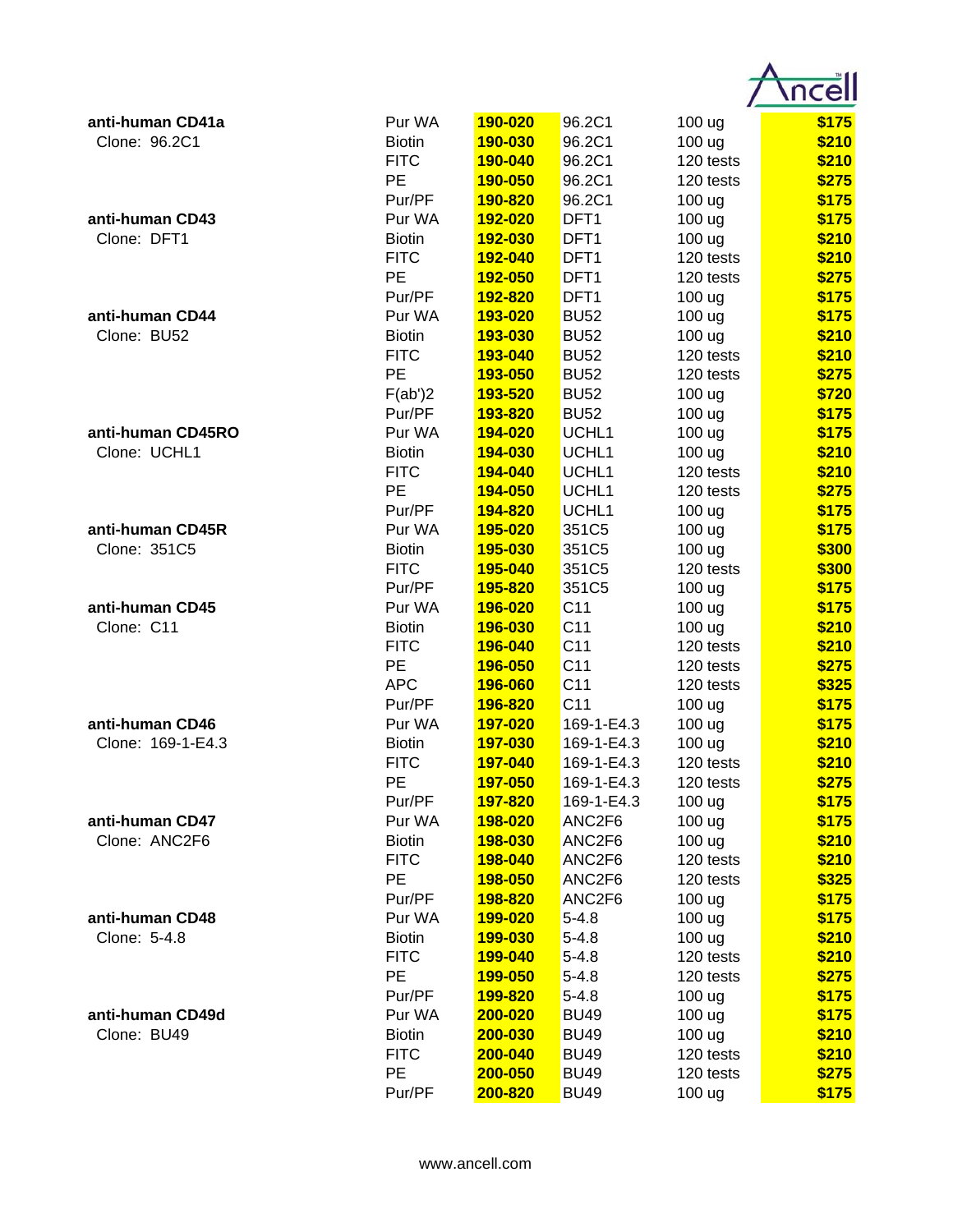| anti-human CD50        | Pur WA            | 201-020            | 186-2G9                        | 100 ug           | \$175          |
|------------------------|-------------------|--------------------|--------------------------------|------------------|----------------|
| Clone: 186-2G9         | <b>Biotin</b>     | 201-030            | 186-2G9                        | 100 ug           | \$210          |
|                        | <b>FITC</b>       | 201-040            | 186-2G9                        | 120 tests        | \$210          |
|                        | PE                | 201-050            | 186-2G9                        | 120 tests        | \$275          |
|                        | Pur/PF            | 201-820            | 186-2G9                        | 100 ug           | \$175          |
| anti-human CD51        | Pur WA            | 202-020            | <b>P2W7</b>                    | 100 ug           | \$175          |
| Clone: P2W7            | <b>Biotin</b>     | 202-030            | <b>P2W7</b>                    | 100 ug           | \$210          |
|                        | <b>FITC</b>       | 202-040            | <b>P2W7</b>                    | 120 tests        | \$210          |
|                        | PE                | 202-050            | <b>P2W7</b>                    | 120 tests        | \$275          |
|                        | Pur/PF            | 202-820            | <b>P2W7</b>                    | 100 ug           | \$175          |
| anti-human CD53        | Pur WA            | 204-020            | 63.5A3                         | 100 ug           | \$175          |
| Clone: 63.5A3          | <b>Biotin</b>     | 204-030            | 63.5A3                         | 100 ug           | \$210          |
|                        | <b>FITC</b>       | 204-040            | 63.5A3                         | 120 tests        | \$210          |
|                        | PE                | 204-050            | 63.5A3                         | 120 tests        | \$275          |
|                        | Pur/PF            | 204-820            | 63.5A3                         | 100 ug           | \$175          |
| anti-human CD54 (D1)   | Pur WA            | 205-020            | 15.2                           | 100 ug           | \$175          |
| Clone: 15.2            | <b>Biotin</b>     | 205-030            | 15.2                           | 100 ug           | \$210          |
|                        | <b>FITC</b><br>PE | 205-040            | 15.2                           | 120 tests        | \$210          |
|                        | Pur/PF            | 205-050<br>205-820 | 15.2<br>15.2                   | 120 tests        | \$275<br>\$175 |
| anti-human CD54 (D2)   | Pur WA            | 206-020            | 8.4A6                          | 100 ug<br>100 ug | \$175          |
| Clone: 8.4A6           | <b>Biotin</b>     | 206-030            | 8.4A6                          | 100 ug           | \$210          |
|                        | <b>FITC</b>       | 206-040            | 8.4A6                          | 120 tests        | \$210          |
|                        | <b>PE</b>         | 206-050            | 8.4A6                          | 120 tests        | \$275          |
|                        | Pur/PF            | 206-820            | 8.4A6                          | 100 ug           | \$175          |
| anti-human CD55        | Pur WA            | 207-020            | 67                             | 100 ug           | \$175          |
| Clone: 67              | <b>Biotin</b>     | 207-030            | 67                             | 100 ug           | \$210          |
|                        | <b>FITC</b>       | 207-040            | 67                             | 120 tests        | \$210          |
|                        | PE                | 207-050            | 67                             | 120 tests        | \$275          |
|                        | Pur/PF            | 207-820            | 67                             | 100 ug           | \$175          |
| anti-human CD56        | Pur WA            | 208-020            | ERIC-1                         | 100 ug           | \$175          |
| Clone: ERIC-1          | <b>Biotin</b>     | 208-030            | ERIC-1                         | 100 ug           | \$275          |
|                        | Pur/PF            | 208-820            | ERIC-1                         | 100 ug           | \$175          |
| anti-human CD57        | Pur WA            | <b>209-020</b>     | <b>NK-1</b>                    | 100 ug           | \$175          |
| Clone: NK-1            | <b>Biotin</b>     | 209-030            | <b>NK-1</b>                    | 100 ug           | \$210          |
|                        | <b>FITC</b>       | 209-040            | <b>NK-1</b>                    | 120 tests        | \$210          |
|                        | Pur/PF            | 209-820            | <b>NK-1</b>                    | 100 ug           | \$175          |
| anti-human CD58(LFA-3) | Pur WA            | 210-020            | TS <sub>2</sub>                | 100 ug           | \$175          |
| Clone: TS2             | <b>Biotin</b>     | 210-030            | TS <sub>2</sub>                | 100 ug           | \$210          |
|                        | <b>FITC</b>       | 210-040            | TS <sub>2</sub>                | 120 tests        | \$210          |
|                        | PE                | 210-050            | TS <sub>2</sub>                | 120 tests        | \$275          |
|                        | Pur/PF            | 210-820            | TS <sub>2</sub>                | 100 ug           | \$175          |
| anti-human CD59        | Pur WA            | 211-020            | <b>BRA-10G</b>                 | 100 ug           | \$175          |
| Clone: BRA-10G         | <b>Biotin</b>     | 211-030            | <b>BRA-10G</b>                 | 100 ug           | \$210          |
|                        | <b>FITC</b>       | 211-040            | <b>BRA-10G</b>                 | 120 tests        | \$210          |
|                        | PE                | 211-050            | <b>BRA-10G</b>                 | 120 tests        | \$275          |
| anti-human CD60        | Pur/PF<br>Pur WA  | 211-820<br>212-020 | <b>BRA-10G</b><br><b>UM4D4</b> | 100 ug           | \$175          |
| Clone: UM4D4           | <b>Biotin</b>     | 212-030            | <b>UM4D4</b>                   | 100 ug<br>100 ug | \$210<br>\$300 |
|                        | <b>FITC</b>       | 212-040            | UM4D4                          | 120 tests        | \$300          |
|                        | Pur/PF            | 212-820            | UM4D4                          | 100 ug           | \$210          |
|                        |                   |                    |                                |                  |                |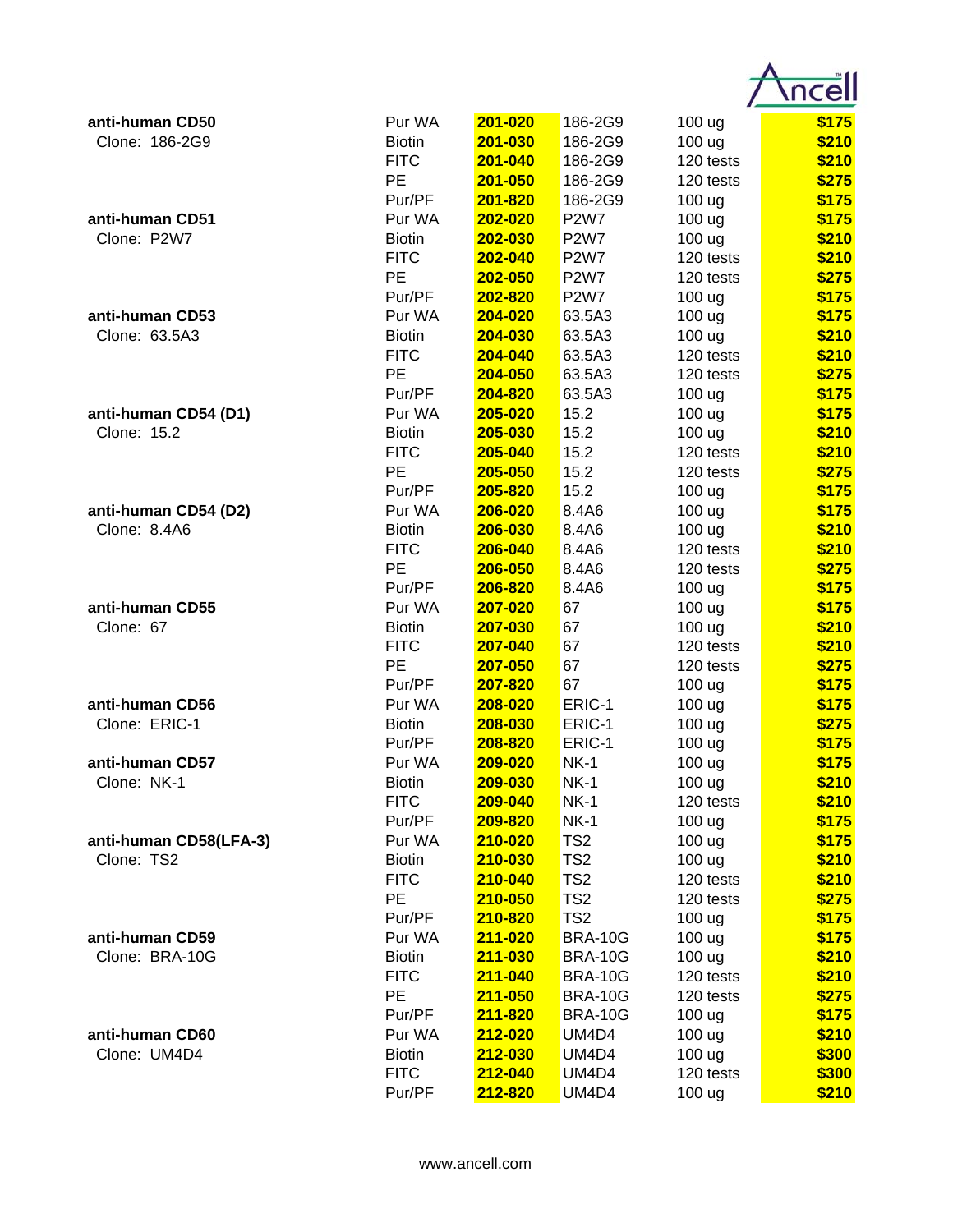| anti-human CD63            | Pur WA           | 215-020            | AHN16.1                         | 100 ug            | \$175          |
|----------------------------|------------------|--------------------|---------------------------------|-------------------|----------------|
| Clone: AHN16.1             | <b>Biotin</b>    | 215-030            | AHN16.1                         | 100 ug            | \$210          |
|                            | <b>FITC</b>      | 215-040            | AHN16.1                         | 120 tests         | \$210          |
|                            | <b>PE</b>        | 215-050            | AHN16.1                         | 120 tests         | \$275          |
|                            | Pur/PF           | 215-820            | AHN16.1                         | 100 ug            | \$175          |
| anti-human CD64            | Pur WA           | 216-020            | 10.1                            | 100 ug            | \$175          |
| Clone: 10.1                | <b>Biotin</b>    | 216-030            | 10.1                            | 100 ug            | \$210          |
|                            | <b>FITC</b>      | 216-040            | 10.1                            | 120 tests         | \$210          |
|                            | PE               | 216-050            | 10.1                            | 120 tests         | \$275          |
|                            | F(ab')2          | 216-520            | 10.1                            | 100 ug            | \$720          |
|                            | Fab-Biotin       | 216-530            | 10.1                            | 100 ug            | \$925          |
|                            | Fab              | 216-580            | 10.1                            | 100 ug            | \$720          |
|                            | Pur/PF           | 216-820            | 10.1                            | 100 ug            | \$175          |
| anti-human CD66b (CEACAM8) | Pur WA           | 217-020            | ANC <sub>1</sub> D <sub>5</sub> | 100 ug            | \$210          |
| Clone: ANC1D5              | <b>Biotin</b>    | 217-030            | ANC <sub>1</sub> D <sub>5</sub> | 100 ug            | \$300          |
|                            | <b>FITC</b>      | 217-040            | ANC1D5                          | 120 tests         | \$300          |
|                            | <b>PE</b>        | 217-050            | ANC <sub>1</sub> D <sub>5</sub> | 120 tests         | \$325          |
|                            | Pur/PF           | 217-820            | ANC <sub>1</sub> D <sub>5</sub> | 100 ug            | \$210          |
| anti-human CD66e           | Pur WA           | 218-020            | <b>CB30</b>                     | 100 ug            | \$175          |
| Clone: CB30                | <b>Biotin</b>    | 218-030            | <b>CB30</b>                     | 100 <sub>ug</sub> | \$210          |
|                            | <b>PE</b>        | 218-050            | <b>CB30</b>                     | 120 tests         | \$275          |
|                            | Pur/PF           | 218-820            | <b>CB30</b>                     | 100 ug            | \$175          |
| anti-human CD66b (CEACAM8) | Pur WA           | 219-020            | ANC3C5                          | 100 ug            | \$210          |
| Clone: ANC3C5              | <b>Biotin</b>    | 219-030            | ANC3C5                          | 100 ug            | \$300          |
|                            | <b>FITC</b>      | 219-040            | ANC3C5                          | 120 tests         | \$300          |
|                            | Pur/PF           | 219-820            | ANC3C5                          | 100 ug            | \$210          |
| anti-human CD66b (CEACAM8) | Pur WA           | 220-020            | ANC4A4                          | 100 ug            | \$210          |
| Clone: ANC4A4              | <b>Biotin</b>    | 220-030            | ANC4A4                          | 100 ug            | \$300          |
|                            | <b>FITC</b>      | 220-040            | ANC4A4                          | 120 tests         | \$300          |
|                            | Pur/PF           | 220-820            | ANC4A4                          | 100 ug            | \$210          |
| anti-human CD69            | Pur WA           | 221-020            | <b>HP-4B3</b>                   | 100 ug            | \$175          |
| Clone: HP-4B3              | <b>Biotin</b>    | 221-030            | <b>HP-4B3</b>                   | 100 ug            | \$210          |
|                            | <b>FITC</b>      | 221-040            | $HP-4B3$                        | 120 tests         | \$210          |
|                            | РE               | 221-050            | $HP-4B3$<br><b>HP-4B3</b>       | 120 tests         | \$275          |
| anti-human CD70            | Pur/PF<br>Pur WA | 221-820<br>222-020 | <b>BU69</b>                     | 100 ug<br>100 ug  | \$175<br>\$175 |
| Clone: BU69                | <b>Biotin</b>    | 222-030            | <b>BU69</b>                     | 100 ug            | \$210          |
|                            | <b>FITC</b>      | 222-040            | <b>BU69</b>                     | 120 tests         | \$210          |
|                            | PE               | 222-050            | <b>BU69</b>                     | 120 tests         | \$275          |
|                            | <b>APC</b>       | 222-060            | <b>BU69</b>                     | 120 tests         | \$325          |
|                            | Pur/PF           | 222-820            | <b>BU69</b>                     | 100 ug            | \$175          |
| anti-human CD71            | Pur WA           | 223-020            | DF1513                          | 100 ug            | \$175          |
| Clone: DF1513              | <b>Biotin</b>    | 223-030            | DF1513                          | 100 ug            | \$210          |
|                            | <b>FITC</b>      | 223-040            | DF1513                          | 120 tests         | \$210          |
|                            | PE               | 223-050            | DF1513                          | 120 tests         | \$275          |
|                            | Pur/PF           | 223-820            | DF1513                          | 100 ug            | \$175          |
| anti-human CD74            | Pur WA           | 226-020            | M-B741                          | 100 ug            | \$175          |
| Clone: M-B741              | <b>Biotin</b>    | 226-030            | M-B741                          | 100 ug            | \$210          |
|                            | <b>FITC</b>      | 226-040            | M-B741                          | 120 tests         | \$210          |
|                            | PE               | 226-050            | M-B741                          | 120 tests         | \$275          |
|                            | Pur/PF           | 226-820            | M-B741                          | 100 ug            | \$175          |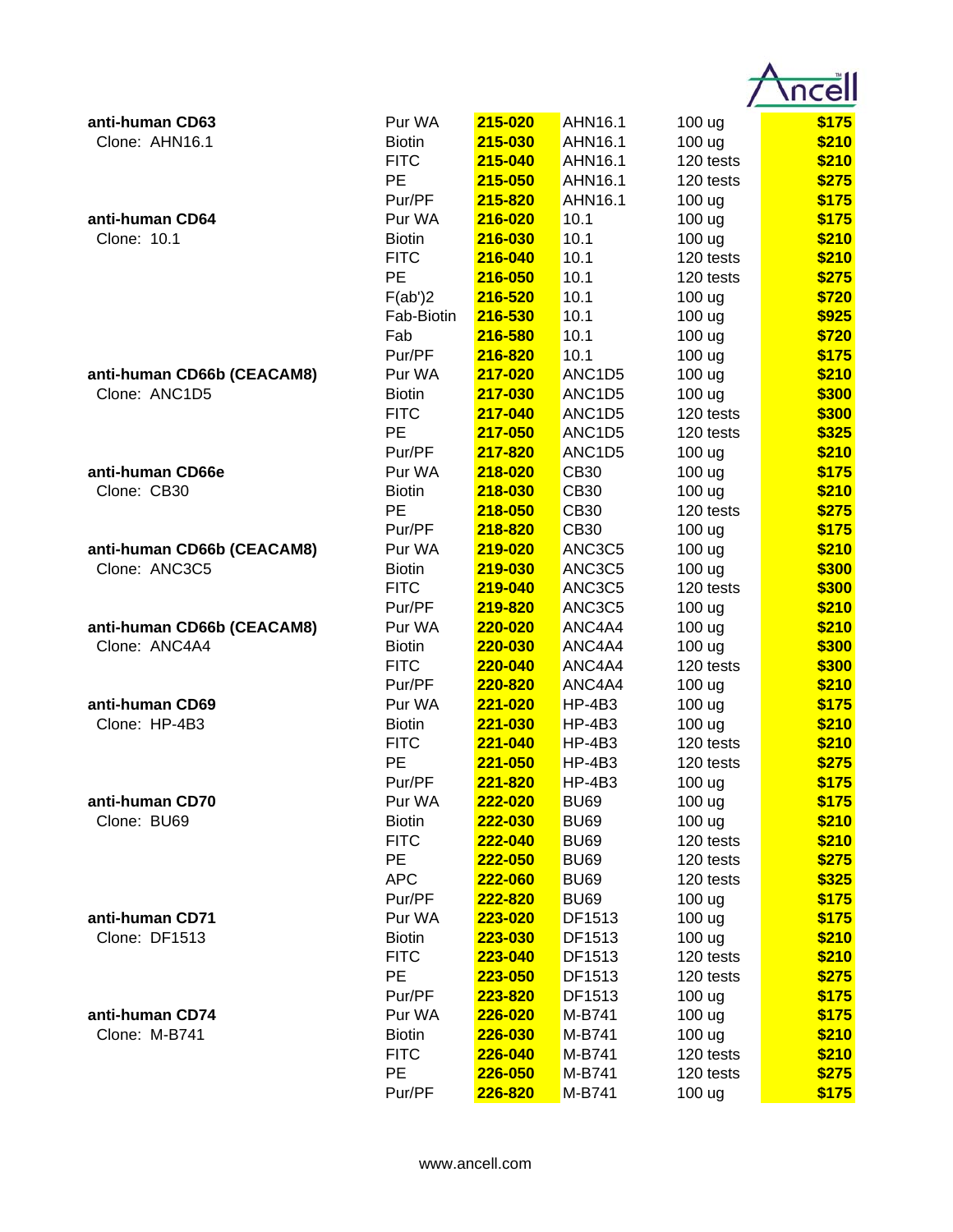| \$175<br>Pur WA<br>227-020<br>anti-human p53<br>Pab240<br>100 ug<br>\$210<br>Clone: Pab240<br>227-030<br><b>Biotin</b><br>Pab240<br>100 ug<br><b>FITC</b><br>Pab240<br>\$210<br>227-040<br>120 tests<br>Pur WA<br>228-020<br>LN <sub>1</sub><br>\$175<br>anti-human CD75<br>100 ug<br>Clone: LN1<br>228-030<br>LN <sub>1</sub><br>\$210<br><b>Biotin</b><br>100 ug<br><b>FITC</b><br>LN <sub>1</sub><br>\$210<br>228-040<br>120 tests<br>Pur/PF<br>228-820<br>LN <sub>1</sub><br>\$175<br>100 ug<br>235-020<br>$ZL7-4$<br>\$175<br>anti-human CD79a<br>Pur WA<br>100 ug<br>Clone: ZL7-4<br>235-030<br>ZL7-4<br>\$210<br><b>Biotin</b><br>100 ug<br><b>FITC</b><br>235-040<br>ZL7-4<br>\$210<br>120 tests<br>$ZL7-4$<br><b>PE</b><br>235-050<br>\$275<br>120 tests<br>$ZL7-4$<br>\$175<br>Pur/PF<br>235-820<br>100 ug<br>239-020<br>ANC244.8/8F7<br>\$210<br>anti-human CD244 (2B4)<br>Pur WA<br>100 <sub>ug</sub><br>Clone: ANC244.8/8F7<br>PE<br>\$325<br>239-050<br>ANC244.8/8F7<br>120 tests<br>ANC244.8/8F7<br>\$210<br>Pur/PF<br>239-820<br>100 ug<br>\$175<br>anti-human CD62E<br>Pur WA<br>240-020<br>HAE-1f<br>100 ug<br>Clone: HAE-1f<br>240-030<br>\$210<br><b>Biotin</b><br>HAE-1f<br>100 ug<br><b>FITC</b><br>HAE-1f<br>\$210<br>240-040<br>120 tests<br>PE<br>240-050<br>HAE-1f<br>\$275<br>120 tests<br>Pur/PF<br>240-820<br>\$175<br>HAE-1f<br>100 ug<br>anti-human IL-2<br>ANC7F7<br>Pur WA<br>245-020<br>100 ug<br>\$175<br>Clone: ANC7F7<br>ANC7F7<br>\$210<br><b>Biotin</b><br>245-030<br>100 ug<br><b>FITC</b><br>245-040<br>ANC7F7<br>\$210<br>120 tests<br><b>PE</b><br>245-050<br>ANC7F7<br>\$275<br>120 tests<br>Pur WA<br>247-020<br>ANC2E11<br>\$175<br>anti-human IFN gamma<br>100 ug<br>Clone: ANC2E11<br>247-030<br>ANC2E11<br>\$210<br><b>Biotin</b><br>100 ug<br><b>FITC</b><br>247-040<br>ANC2E11<br>\$210<br>120 tests<br>PE<br>247-050<br>ANC2E11<br>\$275<br>120 tests<br>anti-human DR3<br>Pur WA<br>250-020<br>ANC2D12<br>\$210<br>100 ug<br>Clone: ANC2D12<br>250-030<br>ANC2D12<br>\$300<br><b>Biotin</b><br>100 ug<br>Pur/PF<br>ANC2D12<br>\$210<br>250-820<br>100 ug<br>255-020<br>ANC2B2<br>anti-human CD155(PVR)<br>Pur WA<br>100 ug<br>\$210<br>Clone: ANC2B2<br>\$300<br>255-030<br>ANC2B2<br>100 ug<br><b>Biotin</b><br><b>FITC</b><br>255-040<br>ANC <sub>2</sub> B <sub>2</sub><br>120 tests<br>\$300<br>PE<br>ANC2B2<br>\$375<br>255-050<br>120 tests<br>ANC2B2<br>\$210<br>Pur/PF<br>255-820<br>100 ug<br>\$210<br>anti-human CD244 (2B4)<br>ANC2B4/3B12<br>100 ug<br>Pur WA<br>259-020<br>Clone: ANC2B4/3B12<br><b>FITC</b><br>259-040<br>ANC2B4/3B12<br>120 tests<br>\$300<br>ANC2B4/3B12<br>Pur/PF<br>259-820<br>100 <sub>ug</sub><br>\$210<br>anti-mouse CD8 alpha<br>260-020<br>$53-6$<br>100 ug<br>\$175<br>Pur WA<br>Clone: 53-6<br>$53-6$<br>\$210<br><b>Biotin</b><br>260-030<br>100 ug<br><b>FITC</b><br>\$210<br>260-040<br>$53-6$<br>120 tests<br>PE<br>\$275<br>260-050<br>$53-6$<br>120 tests<br><b>APC</b><br>260-060<br>$53-6$<br>120 tests<br>\$325<br>\$325<br>PE-Cy7<br>$53-6$<br>120 tests<br>260-070<br>anti-human CD62L<br>Pur WA<br>261-020<br>LAM1-116<br>100 ug<br>\$175<br>Clone: LAM1-116<br><b>Biotin</b><br>261-030<br>LAM1-116<br>100 ug<br>\$210<br><b>FITC</b><br>LAM1-116<br>120 tests<br>\$210<br>261-040<br>PE<br>\$275<br>LAM1-116<br>120 tests<br>261-050<br><b>APC</b><br>261-060<br>LAM1-116<br>120 tests<br>\$325 |        |         |          |        |       |
|-------------------------------------------------------------------------------------------------------------------------------------------------------------------------------------------------------------------------------------------------------------------------------------------------------------------------------------------------------------------------------------------------------------------------------------------------------------------------------------------------------------------------------------------------------------------------------------------------------------------------------------------------------------------------------------------------------------------------------------------------------------------------------------------------------------------------------------------------------------------------------------------------------------------------------------------------------------------------------------------------------------------------------------------------------------------------------------------------------------------------------------------------------------------------------------------------------------------------------------------------------------------------------------------------------------------------------------------------------------------------------------------------------------------------------------------------------------------------------------------------------------------------------------------------------------------------------------------------------------------------------------------------------------------------------------------------------------------------------------------------------------------------------------------------------------------------------------------------------------------------------------------------------------------------------------------------------------------------------------------------------------------------------------------------------------------------------------------------------------------------------------------------------------------------------------------------------------------------------------------------------------------------------------------------------------------------------------------------------------------------------------------------------------------------------------------------------------------------------------------------------------------------------------------------------------------------------------------------------------------------------------------------------------------------------------------------------------------------------------------------------------------------------------------------------------------------------------------------------------------------------------------------------------------------------------------------------------------------------------------------------------------------------------------------------------------------------------------------------------------------------------------------------------------------------------------------------------------------------------------------------------------------------------------------------------------------------------------------------------------------------------------------------------|--------|---------|----------|--------|-------|
|                                                                                                                                                                                                                                                                                                                                                                                                                                                                                                                                                                                                                                                                                                                                                                                                                                                                                                                                                                                                                                                                                                                                                                                                                                                                                                                                                                                                                                                                                                                                                                                                                                                                                                                                                                                                                                                                                                                                                                                                                                                                                                                                                                                                                                                                                                                                                                                                                                                                                                                                                                                                                                                                                                                                                                                                                                                                                                                                                                                                                                                                                                                                                                                                                                                                                                                                                                                                             |        |         |          |        |       |
|                                                                                                                                                                                                                                                                                                                                                                                                                                                                                                                                                                                                                                                                                                                                                                                                                                                                                                                                                                                                                                                                                                                                                                                                                                                                                                                                                                                                                                                                                                                                                                                                                                                                                                                                                                                                                                                                                                                                                                                                                                                                                                                                                                                                                                                                                                                                                                                                                                                                                                                                                                                                                                                                                                                                                                                                                                                                                                                                                                                                                                                                                                                                                                                                                                                                                                                                                                                                             |        |         |          |        |       |
|                                                                                                                                                                                                                                                                                                                                                                                                                                                                                                                                                                                                                                                                                                                                                                                                                                                                                                                                                                                                                                                                                                                                                                                                                                                                                                                                                                                                                                                                                                                                                                                                                                                                                                                                                                                                                                                                                                                                                                                                                                                                                                                                                                                                                                                                                                                                                                                                                                                                                                                                                                                                                                                                                                                                                                                                                                                                                                                                                                                                                                                                                                                                                                                                                                                                                                                                                                                                             |        |         |          |        |       |
|                                                                                                                                                                                                                                                                                                                                                                                                                                                                                                                                                                                                                                                                                                                                                                                                                                                                                                                                                                                                                                                                                                                                                                                                                                                                                                                                                                                                                                                                                                                                                                                                                                                                                                                                                                                                                                                                                                                                                                                                                                                                                                                                                                                                                                                                                                                                                                                                                                                                                                                                                                                                                                                                                                                                                                                                                                                                                                                                                                                                                                                                                                                                                                                                                                                                                                                                                                                                             |        |         |          |        |       |
|                                                                                                                                                                                                                                                                                                                                                                                                                                                                                                                                                                                                                                                                                                                                                                                                                                                                                                                                                                                                                                                                                                                                                                                                                                                                                                                                                                                                                                                                                                                                                                                                                                                                                                                                                                                                                                                                                                                                                                                                                                                                                                                                                                                                                                                                                                                                                                                                                                                                                                                                                                                                                                                                                                                                                                                                                                                                                                                                                                                                                                                                                                                                                                                                                                                                                                                                                                                                             |        |         |          |        |       |
|                                                                                                                                                                                                                                                                                                                                                                                                                                                                                                                                                                                                                                                                                                                                                                                                                                                                                                                                                                                                                                                                                                                                                                                                                                                                                                                                                                                                                                                                                                                                                                                                                                                                                                                                                                                                                                                                                                                                                                                                                                                                                                                                                                                                                                                                                                                                                                                                                                                                                                                                                                                                                                                                                                                                                                                                                                                                                                                                                                                                                                                                                                                                                                                                                                                                                                                                                                                                             |        |         |          |        |       |
|                                                                                                                                                                                                                                                                                                                                                                                                                                                                                                                                                                                                                                                                                                                                                                                                                                                                                                                                                                                                                                                                                                                                                                                                                                                                                                                                                                                                                                                                                                                                                                                                                                                                                                                                                                                                                                                                                                                                                                                                                                                                                                                                                                                                                                                                                                                                                                                                                                                                                                                                                                                                                                                                                                                                                                                                                                                                                                                                                                                                                                                                                                                                                                                                                                                                                                                                                                                                             |        |         |          |        |       |
|                                                                                                                                                                                                                                                                                                                                                                                                                                                                                                                                                                                                                                                                                                                                                                                                                                                                                                                                                                                                                                                                                                                                                                                                                                                                                                                                                                                                                                                                                                                                                                                                                                                                                                                                                                                                                                                                                                                                                                                                                                                                                                                                                                                                                                                                                                                                                                                                                                                                                                                                                                                                                                                                                                                                                                                                                                                                                                                                                                                                                                                                                                                                                                                                                                                                                                                                                                                                             |        |         |          |        |       |
|                                                                                                                                                                                                                                                                                                                                                                                                                                                                                                                                                                                                                                                                                                                                                                                                                                                                                                                                                                                                                                                                                                                                                                                                                                                                                                                                                                                                                                                                                                                                                                                                                                                                                                                                                                                                                                                                                                                                                                                                                                                                                                                                                                                                                                                                                                                                                                                                                                                                                                                                                                                                                                                                                                                                                                                                                                                                                                                                                                                                                                                                                                                                                                                                                                                                                                                                                                                                             |        |         |          |        |       |
|                                                                                                                                                                                                                                                                                                                                                                                                                                                                                                                                                                                                                                                                                                                                                                                                                                                                                                                                                                                                                                                                                                                                                                                                                                                                                                                                                                                                                                                                                                                                                                                                                                                                                                                                                                                                                                                                                                                                                                                                                                                                                                                                                                                                                                                                                                                                                                                                                                                                                                                                                                                                                                                                                                                                                                                                                                                                                                                                                                                                                                                                                                                                                                                                                                                                                                                                                                                                             |        |         |          |        |       |
|                                                                                                                                                                                                                                                                                                                                                                                                                                                                                                                                                                                                                                                                                                                                                                                                                                                                                                                                                                                                                                                                                                                                                                                                                                                                                                                                                                                                                                                                                                                                                                                                                                                                                                                                                                                                                                                                                                                                                                                                                                                                                                                                                                                                                                                                                                                                                                                                                                                                                                                                                                                                                                                                                                                                                                                                                                                                                                                                                                                                                                                                                                                                                                                                                                                                                                                                                                                                             |        |         |          |        |       |
|                                                                                                                                                                                                                                                                                                                                                                                                                                                                                                                                                                                                                                                                                                                                                                                                                                                                                                                                                                                                                                                                                                                                                                                                                                                                                                                                                                                                                                                                                                                                                                                                                                                                                                                                                                                                                                                                                                                                                                                                                                                                                                                                                                                                                                                                                                                                                                                                                                                                                                                                                                                                                                                                                                                                                                                                                                                                                                                                                                                                                                                                                                                                                                                                                                                                                                                                                                                                             |        |         |          |        |       |
|                                                                                                                                                                                                                                                                                                                                                                                                                                                                                                                                                                                                                                                                                                                                                                                                                                                                                                                                                                                                                                                                                                                                                                                                                                                                                                                                                                                                                                                                                                                                                                                                                                                                                                                                                                                                                                                                                                                                                                                                                                                                                                                                                                                                                                                                                                                                                                                                                                                                                                                                                                                                                                                                                                                                                                                                                                                                                                                                                                                                                                                                                                                                                                                                                                                                                                                                                                                                             |        |         |          |        |       |
|                                                                                                                                                                                                                                                                                                                                                                                                                                                                                                                                                                                                                                                                                                                                                                                                                                                                                                                                                                                                                                                                                                                                                                                                                                                                                                                                                                                                                                                                                                                                                                                                                                                                                                                                                                                                                                                                                                                                                                                                                                                                                                                                                                                                                                                                                                                                                                                                                                                                                                                                                                                                                                                                                                                                                                                                                                                                                                                                                                                                                                                                                                                                                                                                                                                                                                                                                                                                             |        |         |          |        |       |
|                                                                                                                                                                                                                                                                                                                                                                                                                                                                                                                                                                                                                                                                                                                                                                                                                                                                                                                                                                                                                                                                                                                                                                                                                                                                                                                                                                                                                                                                                                                                                                                                                                                                                                                                                                                                                                                                                                                                                                                                                                                                                                                                                                                                                                                                                                                                                                                                                                                                                                                                                                                                                                                                                                                                                                                                                                                                                                                                                                                                                                                                                                                                                                                                                                                                                                                                                                                                             |        |         |          |        |       |
|                                                                                                                                                                                                                                                                                                                                                                                                                                                                                                                                                                                                                                                                                                                                                                                                                                                                                                                                                                                                                                                                                                                                                                                                                                                                                                                                                                                                                                                                                                                                                                                                                                                                                                                                                                                                                                                                                                                                                                                                                                                                                                                                                                                                                                                                                                                                                                                                                                                                                                                                                                                                                                                                                                                                                                                                                                                                                                                                                                                                                                                                                                                                                                                                                                                                                                                                                                                                             |        |         |          |        |       |
|                                                                                                                                                                                                                                                                                                                                                                                                                                                                                                                                                                                                                                                                                                                                                                                                                                                                                                                                                                                                                                                                                                                                                                                                                                                                                                                                                                                                                                                                                                                                                                                                                                                                                                                                                                                                                                                                                                                                                                                                                                                                                                                                                                                                                                                                                                                                                                                                                                                                                                                                                                                                                                                                                                                                                                                                                                                                                                                                                                                                                                                                                                                                                                                                                                                                                                                                                                                                             |        |         |          |        |       |
|                                                                                                                                                                                                                                                                                                                                                                                                                                                                                                                                                                                                                                                                                                                                                                                                                                                                                                                                                                                                                                                                                                                                                                                                                                                                                                                                                                                                                                                                                                                                                                                                                                                                                                                                                                                                                                                                                                                                                                                                                                                                                                                                                                                                                                                                                                                                                                                                                                                                                                                                                                                                                                                                                                                                                                                                                                                                                                                                                                                                                                                                                                                                                                                                                                                                                                                                                                                                             |        |         |          |        |       |
|                                                                                                                                                                                                                                                                                                                                                                                                                                                                                                                                                                                                                                                                                                                                                                                                                                                                                                                                                                                                                                                                                                                                                                                                                                                                                                                                                                                                                                                                                                                                                                                                                                                                                                                                                                                                                                                                                                                                                                                                                                                                                                                                                                                                                                                                                                                                                                                                                                                                                                                                                                                                                                                                                                                                                                                                                                                                                                                                                                                                                                                                                                                                                                                                                                                                                                                                                                                                             |        |         |          |        |       |
|                                                                                                                                                                                                                                                                                                                                                                                                                                                                                                                                                                                                                                                                                                                                                                                                                                                                                                                                                                                                                                                                                                                                                                                                                                                                                                                                                                                                                                                                                                                                                                                                                                                                                                                                                                                                                                                                                                                                                                                                                                                                                                                                                                                                                                                                                                                                                                                                                                                                                                                                                                                                                                                                                                                                                                                                                                                                                                                                                                                                                                                                                                                                                                                                                                                                                                                                                                                                             |        |         |          |        |       |
|                                                                                                                                                                                                                                                                                                                                                                                                                                                                                                                                                                                                                                                                                                                                                                                                                                                                                                                                                                                                                                                                                                                                                                                                                                                                                                                                                                                                                                                                                                                                                                                                                                                                                                                                                                                                                                                                                                                                                                                                                                                                                                                                                                                                                                                                                                                                                                                                                                                                                                                                                                                                                                                                                                                                                                                                                                                                                                                                                                                                                                                                                                                                                                                                                                                                                                                                                                                                             |        |         |          |        |       |
|                                                                                                                                                                                                                                                                                                                                                                                                                                                                                                                                                                                                                                                                                                                                                                                                                                                                                                                                                                                                                                                                                                                                                                                                                                                                                                                                                                                                                                                                                                                                                                                                                                                                                                                                                                                                                                                                                                                                                                                                                                                                                                                                                                                                                                                                                                                                                                                                                                                                                                                                                                                                                                                                                                                                                                                                                                                                                                                                                                                                                                                                                                                                                                                                                                                                                                                                                                                                             |        |         |          |        |       |
|                                                                                                                                                                                                                                                                                                                                                                                                                                                                                                                                                                                                                                                                                                                                                                                                                                                                                                                                                                                                                                                                                                                                                                                                                                                                                                                                                                                                                                                                                                                                                                                                                                                                                                                                                                                                                                                                                                                                                                                                                                                                                                                                                                                                                                                                                                                                                                                                                                                                                                                                                                                                                                                                                                                                                                                                                                                                                                                                                                                                                                                                                                                                                                                                                                                                                                                                                                                                             |        |         |          |        |       |
|                                                                                                                                                                                                                                                                                                                                                                                                                                                                                                                                                                                                                                                                                                                                                                                                                                                                                                                                                                                                                                                                                                                                                                                                                                                                                                                                                                                                                                                                                                                                                                                                                                                                                                                                                                                                                                                                                                                                                                                                                                                                                                                                                                                                                                                                                                                                                                                                                                                                                                                                                                                                                                                                                                                                                                                                                                                                                                                                                                                                                                                                                                                                                                                                                                                                                                                                                                                                             |        |         |          |        |       |
|                                                                                                                                                                                                                                                                                                                                                                                                                                                                                                                                                                                                                                                                                                                                                                                                                                                                                                                                                                                                                                                                                                                                                                                                                                                                                                                                                                                                                                                                                                                                                                                                                                                                                                                                                                                                                                                                                                                                                                                                                                                                                                                                                                                                                                                                                                                                                                                                                                                                                                                                                                                                                                                                                                                                                                                                                                                                                                                                                                                                                                                                                                                                                                                                                                                                                                                                                                                                             |        |         |          |        |       |
|                                                                                                                                                                                                                                                                                                                                                                                                                                                                                                                                                                                                                                                                                                                                                                                                                                                                                                                                                                                                                                                                                                                                                                                                                                                                                                                                                                                                                                                                                                                                                                                                                                                                                                                                                                                                                                                                                                                                                                                                                                                                                                                                                                                                                                                                                                                                                                                                                                                                                                                                                                                                                                                                                                                                                                                                                                                                                                                                                                                                                                                                                                                                                                                                                                                                                                                                                                                                             |        |         |          |        |       |
|                                                                                                                                                                                                                                                                                                                                                                                                                                                                                                                                                                                                                                                                                                                                                                                                                                                                                                                                                                                                                                                                                                                                                                                                                                                                                                                                                                                                                                                                                                                                                                                                                                                                                                                                                                                                                                                                                                                                                                                                                                                                                                                                                                                                                                                                                                                                                                                                                                                                                                                                                                                                                                                                                                                                                                                                                                                                                                                                                                                                                                                                                                                                                                                                                                                                                                                                                                                                             |        |         |          |        |       |
|                                                                                                                                                                                                                                                                                                                                                                                                                                                                                                                                                                                                                                                                                                                                                                                                                                                                                                                                                                                                                                                                                                                                                                                                                                                                                                                                                                                                                                                                                                                                                                                                                                                                                                                                                                                                                                                                                                                                                                                                                                                                                                                                                                                                                                                                                                                                                                                                                                                                                                                                                                                                                                                                                                                                                                                                                                                                                                                                                                                                                                                                                                                                                                                                                                                                                                                                                                                                             |        |         |          |        |       |
|                                                                                                                                                                                                                                                                                                                                                                                                                                                                                                                                                                                                                                                                                                                                                                                                                                                                                                                                                                                                                                                                                                                                                                                                                                                                                                                                                                                                                                                                                                                                                                                                                                                                                                                                                                                                                                                                                                                                                                                                                                                                                                                                                                                                                                                                                                                                                                                                                                                                                                                                                                                                                                                                                                                                                                                                                                                                                                                                                                                                                                                                                                                                                                                                                                                                                                                                                                                                             |        |         |          |        |       |
|                                                                                                                                                                                                                                                                                                                                                                                                                                                                                                                                                                                                                                                                                                                                                                                                                                                                                                                                                                                                                                                                                                                                                                                                                                                                                                                                                                                                                                                                                                                                                                                                                                                                                                                                                                                                                                                                                                                                                                                                                                                                                                                                                                                                                                                                                                                                                                                                                                                                                                                                                                                                                                                                                                                                                                                                                                                                                                                                                                                                                                                                                                                                                                                                                                                                                                                                                                                                             |        |         |          |        |       |
|                                                                                                                                                                                                                                                                                                                                                                                                                                                                                                                                                                                                                                                                                                                                                                                                                                                                                                                                                                                                                                                                                                                                                                                                                                                                                                                                                                                                                                                                                                                                                                                                                                                                                                                                                                                                                                                                                                                                                                                                                                                                                                                                                                                                                                                                                                                                                                                                                                                                                                                                                                                                                                                                                                                                                                                                                                                                                                                                                                                                                                                                                                                                                                                                                                                                                                                                                                                                             |        |         |          |        |       |
|                                                                                                                                                                                                                                                                                                                                                                                                                                                                                                                                                                                                                                                                                                                                                                                                                                                                                                                                                                                                                                                                                                                                                                                                                                                                                                                                                                                                                                                                                                                                                                                                                                                                                                                                                                                                                                                                                                                                                                                                                                                                                                                                                                                                                                                                                                                                                                                                                                                                                                                                                                                                                                                                                                                                                                                                                                                                                                                                                                                                                                                                                                                                                                                                                                                                                                                                                                                                             |        |         |          |        |       |
|                                                                                                                                                                                                                                                                                                                                                                                                                                                                                                                                                                                                                                                                                                                                                                                                                                                                                                                                                                                                                                                                                                                                                                                                                                                                                                                                                                                                                                                                                                                                                                                                                                                                                                                                                                                                                                                                                                                                                                                                                                                                                                                                                                                                                                                                                                                                                                                                                                                                                                                                                                                                                                                                                                                                                                                                                                                                                                                                                                                                                                                                                                                                                                                                                                                                                                                                                                                                             |        |         |          |        |       |
|                                                                                                                                                                                                                                                                                                                                                                                                                                                                                                                                                                                                                                                                                                                                                                                                                                                                                                                                                                                                                                                                                                                                                                                                                                                                                                                                                                                                                                                                                                                                                                                                                                                                                                                                                                                                                                                                                                                                                                                                                                                                                                                                                                                                                                                                                                                                                                                                                                                                                                                                                                                                                                                                                                                                                                                                                                                                                                                                                                                                                                                                                                                                                                                                                                                                                                                                                                                                             |        |         |          |        |       |
|                                                                                                                                                                                                                                                                                                                                                                                                                                                                                                                                                                                                                                                                                                                                                                                                                                                                                                                                                                                                                                                                                                                                                                                                                                                                                                                                                                                                                                                                                                                                                                                                                                                                                                                                                                                                                                                                                                                                                                                                                                                                                                                                                                                                                                                                                                                                                                                                                                                                                                                                                                                                                                                                                                                                                                                                                                                                                                                                                                                                                                                                                                                                                                                                                                                                                                                                                                                                             |        |         |          |        |       |
|                                                                                                                                                                                                                                                                                                                                                                                                                                                                                                                                                                                                                                                                                                                                                                                                                                                                                                                                                                                                                                                                                                                                                                                                                                                                                                                                                                                                                                                                                                                                                                                                                                                                                                                                                                                                                                                                                                                                                                                                                                                                                                                                                                                                                                                                                                                                                                                                                                                                                                                                                                                                                                                                                                                                                                                                                                                                                                                                                                                                                                                                                                                                                                                                                                                                                                                                                                                                             |        |         |          |        |       |
|                                                                                                                                                                                                                                                                                                                                                                                                                                                                                                                                                                                                                                                                                                                                                                                                                                                                                                                                                                                                                                                                                                                                                                                                                                                                                                                                                                                                                                                                                                                                                                                                                                                                                                                                                                                                                                                                                                                                                                                                                                                                                                                                                                                                                                                                                                                                                                                                                                                                                                                                                                                                                                                                                                                                                                                                                                                                                                                                                                                                                                                                                                                                                                                                                                                                                                                                                                                                             |        |         |          |        |       |
|                                                                                                                                                                                                                                                                                                                                                                                                                                                                                                                                                                                                                                                                                                                                                                                                                                                                                                                                                                                                                                                                                                                                                                                                                                                                                                                                                                                                                                                                                                                                                                                                                                                                                                                                                                                                                                                                                                                                                                                                                                                                                                                                                                                                                                                                                                                                                                                                                                                                                                                                                                                                                                                                                                                                                                                                                                                                                                                                                                                                                                                                                                                                                                                                                                                                                                                                                                                                             |        |         |          |        |       |
|                                                                                                                                                                                                                                                                                                                                                                                                                                                                                                                                                                                                                                                                                                                                                                                                                                                                                                                                                                                                                                                                                                                                                                                                                                                                                                                                                                                                                                                                                                                                                                                                                                                                                                                                                                                                                                                                                                                                                                                                                                                                                                                                                                                                                                                                                                                                                                                                                                                                                                                                                                                                                                                                                                                                                                                                                                                                                                                                                                                                                                                                                                                                                                                                                                                                                                                                                                                                             |        |         |          |        |       |
|                                                                                                                                                                                                                                                                                                                                                                                                                                                                                                                                                                                                                                                                                                                                                                                                                                                                                                                                                                                                                                                                                                                                                                                                                                                                                                                                                                                                                                                                                                                                                                                                                                                                                                                                                                                                                                                                                                                                                                                                                                                                                                                                                                                                                                                                                                                                                                                                                                                                                                                                                                                                                                                                                                                                                                                                                                                                                                                                                                                                                                                                                                                                                                                                                                                                                                                                                                                                             |        |         |          |        |       |
|                                                                                                                                                                                                                                                                                                                                                                                                                                                                                                                                                                                                                                                                                                                                                                                                                                                                                                                                                                                                                                                                                                                                                                                                                                                                                                                                                                                                                                                                                                                                                                                                                                                                                                                                                                                                                                                                                                                                                                                                                                                                                                                                                                                                                                                                                                                                                                                                                                                                                                                                                                                                                                                                                                                                                                                                                                                                                                                                                                                                                                                                                                                                                                                                                                                                                                                                                                                                             |        |         |          |        |       |
|                                                                                                                                                                                                                                                                                                                                                                                                                                                                                                                                                                                                                                                                                                                                                                                                                                                                                                                                                                                                                                                                                                                                                                                                                                                                                                                                                                                                                                                                                                                                                                                                                                                                                                                                                                                                                                                                                                                                                                                                                                                                                                                                                                                                                                                                                                                                                                                                                                                                                                                                                                                                                                                                                                                                                                                                                                                                                                                                                                                                                                                                                                                                                                                                                                                                                                                                                                                                             |        |         |          |        |       |
|                                                                                                                                                                                                                                                                                                                                                                                                                                                                                                                                                                                                                                                                                                                                                                                                                                                                                                                                                                                                                                                                                                                                                                                                                                                                                                                                                                                                                                                                                                                                                                                                                                                                                                                                                                                                                                                                                                                                                                                                                                                                                                                                                                                                                                                                                                                                                                                                                                                                                                                                                                                                                                                                                                                                                                                                                                                                                                                                                                                                                                                                                                                                                                                                                                                                                                                                                                                                             |        |         |          |        |       |
|                                                                                                                                                                                                                                                                                                                                                                                                                                                                                                                                                                                                                                                                                                                                                                                                                                                                                                                                                                                                                                                                                                                                                                                                                                                                                                                                                                                                                                                                                                                                                                                                                                                                                                                                                                                                                                                                                                                                                                                                                                                                                                                                                                                                                                                                                                                                                                                                                                                                                                                                                                                                                                                                                                                                                                                                                                                                                                                                                                                                                                                                                                                                                                                                                                                                                                                                                                                                             |        |         |          |        |       |
|                                                                                                                                                                                                                                                                                                                                                                                                                                                                                                                                                                                                                                                                                                                                                                                                                                                                                                                                                                                                                                                                                                                                                                                                                                                                                                                                                                                                                                                                                                                                                                                                                                                                                                                                                                                                                                                                                                                                                                                                                                                                                                                                                                                                                                                                                                                                                                                                                                                                                                                                                                                                                                                                                                                                                                                                                                                                                                                                                                                                                                                                                                                                                                                                                                                                                                                                                                                                             |        |         |          |        |       |
|                                                                                                                                                                                                                                                                                                                                                                                                                                                                                                                                                                                                                                                                                                                                                                                                                                                                                                                                                                                                                                                                                                                                                                                                                                                                                                                                                                                                                                                                                                                                                                                                                                                                                                                                                                                                                                                                                                                                                                                                                                                                                                                                                                                                                                                                                                                                                                                                                                                                                                                                                                                                                                                                                                                                                                                                                                                                                                                                                                                                                                                                                                                                                                                                                                                                                                                                                                                                             |        |         |          |        |       |
|                                                                                                                                                                                                                                                                                                                                                                                                                                                                                                                                                                                                                                                                                                                                                                                                                                                                                                                                                                                                                                                                                                                                                                                                                                                                                                                                                                                                                                                                                                                                                                                                                                                                                                                                                                                                                                                                                                                                                                                                                                                                                                                                                                                                                                                                                                                                                                                                                                                                                                                                                                                                                                                                                                                                                                                                                                                                                                                                                                                                                                                                                                                                                                                                                                                                                                                                                                                                             |        |         |          |        |       |
|                                                                                                                                                                                                                                                                                                                                                                                                                                                                                                                                                                                                                                                                                                                                                                                                                                                                                                                                                                                                                                                                                                                                                                                                                                                                                                                                                                                                                                                                                                                                                                                                                                                                                                                                                                                                                                                                                                                                                                                                                                                                                                                                                                                                                                                                                                                                                                                                                                                                                                                                                                                                                                                                                                                                                                                                                                                                                                                                                                                                                                                                                                                                                                                                                                                                                                                                                                                                             |        |         |          |        |       |
|                                                                                                                                                                                                                                                                                                                                                                                                                                                                                                                                                                                                                                                                                                                                                                                                                                                                                                                                                                                                                                                                                                                                                                                                                                                                                                                                                                                                                                                                                                                                                                                                                                                                                                                                                                                                                                                                                                                                                                                                                                                                                                                                                                                                                                                                                                                                                                                                                                                                                                                                                                                                                                                                                                                                                                                                                                                                                                                                                                                                                                                                                                                                                                                                                                                                                                                                                                                                             |        |         |          |        |       |
|                                                                                                                                                                                                                                                                                                                                                                                                                                                                                                                                                                                                                                                                                                                                                                                                                                                                                                                                                                                                                                                                                                                                                                                                                                                                                                                                                                                                                                                                                                                                                                                                                                                                                                                                                                                                                                                                                                                                                                                                                                                                                                                                                                                                                                                                                                                                                                                                                                                                                                                                                                                                                                                                                                                                                                                                                                                                                                                                                                                                                                                                                                                                                                                                                                                                                                                                                                                                             |        |         |          |        |       |
|                                                                                                                                                                                                                                                                                                                                                                                                                                                                                                                                                                                                                                                                                                                                                                                                                                                                                                                                                                                                                                                                                                                                                                                                                                                                                                                                                                                                                                                                                                                                                                                                                                                                                                                                                                                                                                                                                                                                                                                                                                                                                                                                                                                                                                                                                                                                                                                                                                                                                                                                                                                                                                                                                                                                                                                                                                                                                                                                                                                                                                                                                                                                                                                                                                                                                                                                                                                                             | Pur/PF | 261-820 | LAM1-116 | 100 ug | \$175 |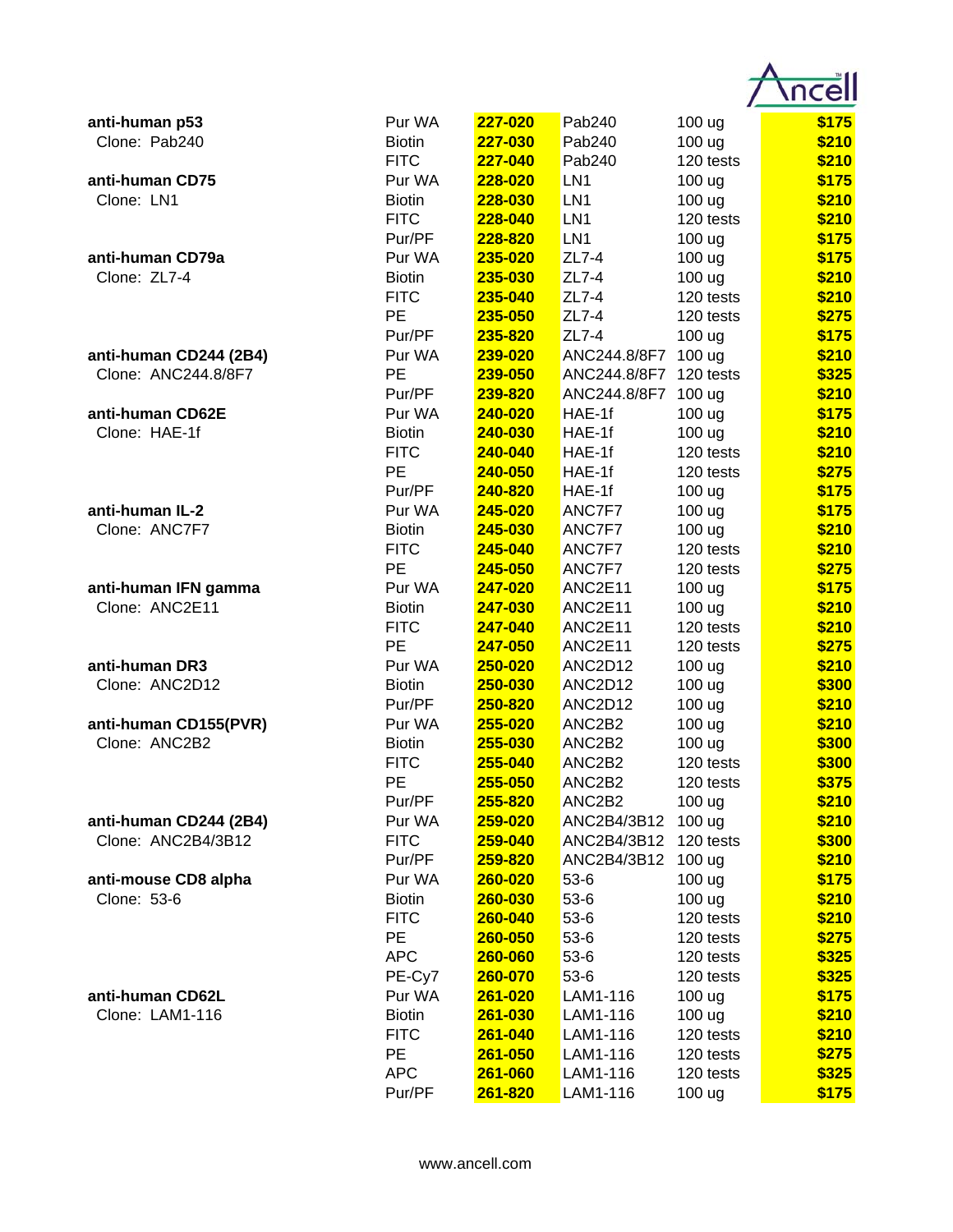| anti-human CD275(B7-H2) | Pur WA        | 263-020        | ANC4E3      | 100 ug            | \$210 |
|-------------------------|---------------|----------------|-------------|-------------------|-------|
| Clone: ANC4E3           | <b>Biotin</b> | 263-030        | ANC4E3      | 100 ug            | \$300 |
|                         | Pur/PF        | 263-820        | ANC4E3      | 100 ug            | \$210 |
| anti-human CD278(ICOS)  | Pur WA        | 265-020        | ANC6C6      | 100 ug            | \$210 |
| Clone: ANC6C6           | <b>Biotin</b> | 265-030        | ANC6C6      | 100 ug            | \$300 |
|                         | <b>FITC</b>   | 265-040        | ANC6C6      | 120 tests         | \$300 |
|                         | PE            | 265-050        | ANC6C6      | 120 tests         | \$325 |
|                         | <b>APC</b>    | 265-060        | ANC6C6      | 120 tests         | \$325 |
|                         | Pur/PF        | 265-820        | ANC6C6      | 100 ug            | \$210 |
| anti-human CD257(BAFF)  | Pur WA        | 266-020        | ANC2H3      | 100 ug            | \$210 |
| Clone: ANC2H3           | <b>Biotin</b> | 266-030        | ANC2H3      | 100 ug            | \$300 |
|                         | <b>FITC</b>   | 266-040        | ANC2H3      | 120 tests         | \$300 |
|                         | <b>PE</b>     | 266-050        | ANC2H3      | 120 tests         | \$325 |
|                         | Pur/PF        | 266-820        | ANC2H3      | 100 ug            | \$210 |
| anti-human LTbetaR      | Pur WA        | 267-020        | ANCLTR2/9E2 | 100 <sub>ug</sub> | \$210 |
| Clone: ANCLTR2/9E2      | <b>Biotin</b> | 267-030        | ANCLTR2/9E2 | 100 <sub>ug</sub> | \$300 |
|                         | <b>FITC</b>   | 267-040        | ANCLTR2/9E2 | 120 tests         | \$300 |
|                         | <b>PE</b>     | 267-050        | ANCLTR2/9E2 | 120 tests         | \$325 |
|                         | Pur/PF        | 267-820        | ANCLTR2/9E2 | 100 <sub>ug</sub> | \$210 |
| anti-human CD357(GITR)  | Pur WA        | 268-020        | ANC7D6      | 100 ug            | \$210 |
| Clone: ANC7D6           | <b>Biotin</b> | 268-030        | ANC7D6      | 100 ug            | \$300 |
|                         | <b>FITC</b>   | 268-040        | ANC7D6      | 120 tests         | \$300 |
|                         | Pur/PF        | 268-820        | ANC7D6      | 100 ug            | \$210 |
| anti-human CD269 (BCMA) | Pur WA        | 269-020        | ANC3B1      | 100 ug            | \$210 |
| Clone: ANC3B1           | <b>Biotin</b> | 269-030        | ANC3B1      | 100 ug            | \$300 |
|                         | <b>PE</b>     | 269-050        | ANC3B1      | 120 tests         | \$325 |
|                         | Pur/PF        | 269-820        | ANC3B1      | 100 ug            | \$210 |
| anti-human CD270(HVEM)  | Pur WA        | 270-020        | ANC3B7      | 100 ug            | \$210 |
| Clone: ANC3B7           | <b>Biotin</b> | 270-030        | ANC3B7      | 100 ug            | \$300 |
|                         | <b>FITC</b>   | 270-040        | ANC3B7      | 120 tests         | \$300 |
|                         | PE            | 270-050        | ANC3B7      | 120 tests         | \$325 |
|                         | Pur/PF        | 270-820        | ANC3B7      | 100 ug            | \$210 |
| anti-human CD271 (NGFR) | Pur WA        | 271-020        | ANC271/3D7  | 100 ug            | \$210 |
| Clone: ANC271/3D7       | <b>Biotin</b> | <b>271-030</b> | ANC271/3D7  | 100 ug            | \$300 |
|                         | <b>FITC</b>   | 271-040        | ANC271/3D7  | 120 tests         | \$300 |
|                         | Pur/PF        | 271-820        | ANC271/3D7  | 100 ug            | \$210 |
| anti-human CD272(BTLA)  | Pur WA        | 272-020        | ANC6E9      | 100 ug            | \$210 |
| Clone: ANC6E9           | <b>Biotin</b> | 272-030        | ANC6E9      | 100 ug            | \$300 |
|                         | <b>FITC</b>   | 272-040        | ANC6E9      | 120 tests         | \$300 |
|                         | PE            | 272-050        | ANC6E9      | 120 tests         | \$325 |
|                         | <b>APC</b>    | 272-060        | ANC6E9      | 120 tests         | \$325 |
|                         | Pur/PF        | 272-820        | ANC6E9      | 100 ug            | \$210 |
| anti-human CD273(B7-DC) | Pur WA        | 273-020        | ANC8D12     | 100 ug            | \$210 |
| Clone: ANC8D12          | <b>Biotin</b> | 273-030        | ANC8D12     | 100 ug            | \$300 |
|                         | <b>FITC</b>   | 273-040        | ANC8D12     | 120 tests         | \$300 |
|                         | Pur/PF        | 273-820        | ANC8D12     | 100 ug            | \$210 |
| anti-human CD274(B7-H1) | Pur WA        | 274-020        | ANC6H1      | 100 ug            | \$210 |
| Clone: ANC6H1           | <b>Biotin</b> | 274-030        | ANC6H1      | 100 ug            | \$300 |
|                         | <b>FITC</b>   | 274-040        | ANC6H1      | 120 tests         | \$300 |
|                         | PE            | 274-050        | ANC6H1      | 120 tests         | \$325 |
|                         | Pur/PF        | 274-820        | ANC6H1      | 100 ug            | \$210 |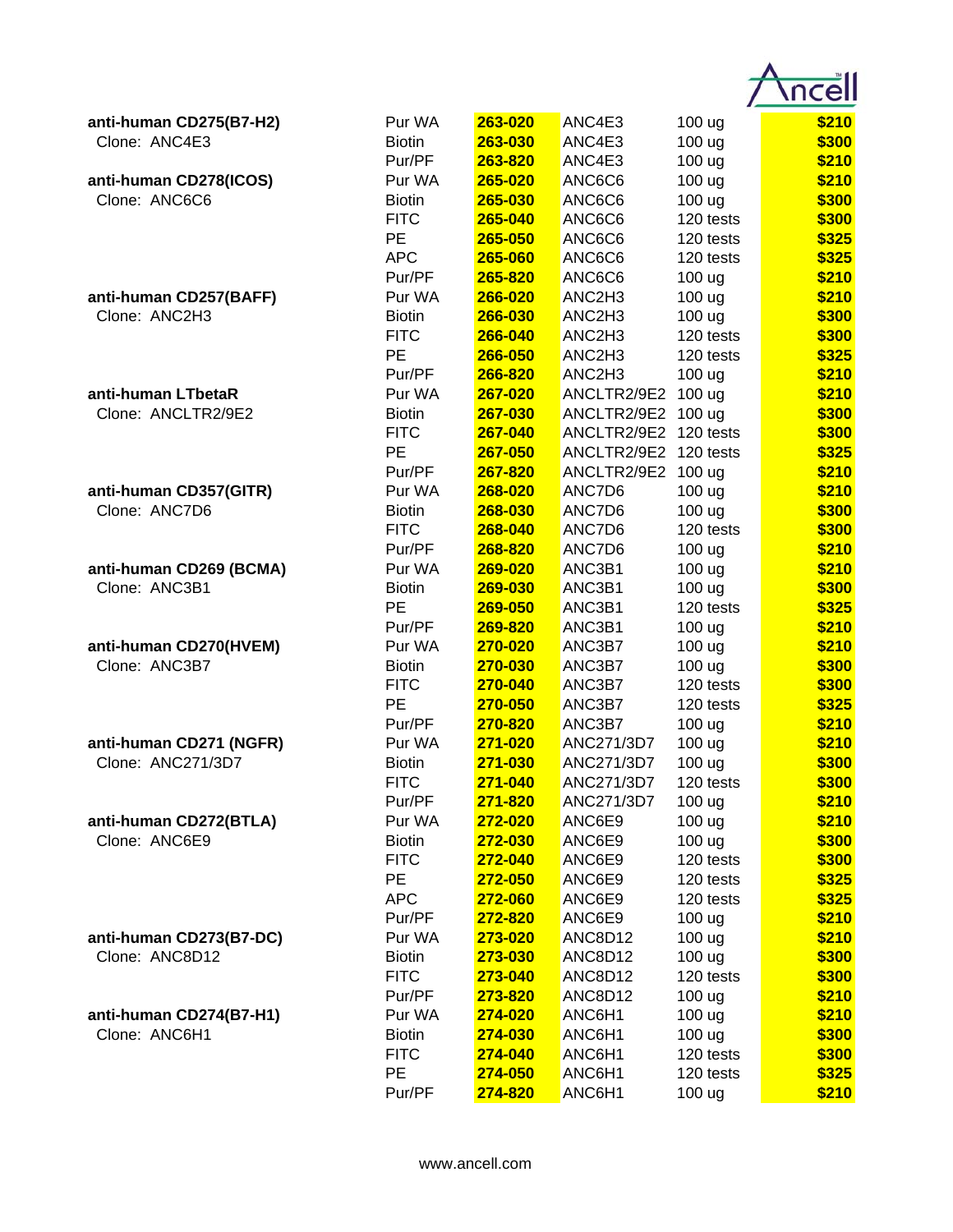| anti-human CD268 (BAFFR)                                                                                                 | Pur WA        | 275-020        | ANC268.2/6E6 100 ug    |                   | \$210 |
|--------------------------------------------------------------------------------------------------------------------------|---------------|----------------|------------------------|-------------------|-------|
| Clone: ANC269.2/6E6                                                                                                      | <b>Biotin</b> | 275-030        | ANC268.2/6E6           | 100 <sub>ug</sub> | \$300 |
|                                                                                                                          | <b>FITC</b>   | 275-040        | ANC268.2/6E6           | 120 tests         | \$300 |
|                                                                                                                          | PE            | 275-050        | ANC268.2/6E6 120 tests |                   | \$325 |
|                                                                                                                          | Pur/PF        | 275-820        | ANC268.2/6E6 100 ug    |                   | \$210 |
| anti-human GARP (LRRC32)                                                                                                 | Pur WA        | 277-020        | ANC8C9                 | 100 ug            | \$210 |
|                                                                                                                          | <b>Biotin</b> | 277-030        | ANC8C9                 | 100 ug            | \$300 |
|                                                                                                                          | <b>FITC</b>   | 277-040        | ANC8C9                 | 120 tests         | \$300 |
| Clone: ANC8C9<br>anti-human CD279(PD-1)<br>Clone: ANC4H6<br>Clone: EA-5<br>Clone: SN8<br>Clone: 1.3.3.22<br>Clone: HB15e | PE            | 277-050        | ANC8C9                 | 120 tests         | \$325 |
|                                                                                                                          | Pur/PF        | 277-820        | ANC8C9                 | 100 ug            | \$210 |
|                                                                                                                          | Pur WA        | 279-020        | ANC4H6                 | 100 ug            | \$175 |
|                                                                                                                          | <b>Biotin</b> | 279-030        | ANC4H6                 | 100 ug            | \$210 |
|                                                                                                                          | <b>FITC</b>   | 279-040        | ANC4H6                 | 120 tests         | \$210 |
|                                                                                                                          | Pur/PF        | 279-820        | ANC4H6                 | 100 ug            | \$175 |
| anti-human CD40                                                                                                          | Pur WA        | 300-020        | $EA-5$                 | 100 ug            | \$175 |
|                                                                                                                          | <b>Biotin</b> | 300-030        | $EA-5$                 | 100 ug            | \$210 |
|                                                                                                                          | <b>FITC</b>   | 300-040        | $EA-5$                 | 120 tests         | \$210 |
|                                                                                                                          | <b>PE</b>     | 300-050        | $EA-5$                 | 120 tests         | \$275 |
|                                                                                                                          | Pur/PF        | 300-820        | $EA-5$                 | 100 ug            | \$175 |
| anti-human CD79b                                                                                                         | Pur WA        | 301-020        | SN <sub>8</sub>        | 100 ug            | \$210 |
|                                                                                                                          | <b>Biotin</b> | 301-030        | SN <sub>8</sub>        | 100 ug            | \$300 |
|                                                                                                                          | <b>FITC</b>   | 301-040        | SN <sub>8</sub>        | 120 tests         | \$300 |
|                                                                                                                          | <b>PE</b>     | 301-050        | SN <sub>8</sub>        | 120 tests         | \$325 |
|                                                                                                                          | Pur/PF        | 301-820        | SN <sub>8</sub>        | 100 ug            | \$210 |
| anti-human CD81                                                                                                          | Pur WA        | 302-020        | 1.3.3.22               | 100 ug            | \$175 |
|                                                                                                                          | <b>Biotin</b> | 302-030        | 1.3.3.22               | 100 ug            | \$210 |
|                                                                                                                          | <b>FITC</b>   | 302-040        | 1.3.3.22               | 120 tests         | \$210 |
|                                                                                                                          | PE            | 302-050        | 1.3.3.22               | 120 tests         | \$275 |
|                                                                                                                          | Pur/PF        | 302-820        | 1.3.3.22               | 100 ug            | \$175 |
| anti-human CD83                                                                                                          | Pur WA        | 304-020        | HB15e                  | 100 ug            | \$175 |
|                                                                                                                          | <b>Biotin</b> | 304-030        | HB <sub>15e</sub>      | 100 ug            | \$210 |
|                                                                                                                          | <b>FITC</b>   | 304-040        | HB15e                  | 120 tests         | \$210 |
|                                                                                                                          | PE            | 304-050        | HB <sub>15e</sub>      | 120 tests         | \$275 |
|                                                                                                                          | Pur/PF        | <b>304-820</b> | HB <sub>15e</sub>      | 100 ug            | \$175 |
| anti-human CD84                                                                                                          | Pur WA        | 305-020        | 152.1D5                | 100 ug            | \$210 |
| Clone: 152.1D5                                                                                                           | <b>Biotin</b> | 305-030        | 152.1D5                | 100 ug            | \$275 |
|                                                                                                                          | <b>FITC</b>   | 305-040        | 152.1D5                | 120 tests         | \$275 |
|                                                                                                                          | PE            | 305-050        | 152.1D5                | 120 tests         | \$325 |
|                                                                                                                          | Pur/PF        | 305-820        | 152.1D5                | 100 ug            | \$210 |
| anti-human CD86                                                                                                          | Pur WA        | 307-020        | <b>BU63</b>            | 100 ug            | \$210 |
| Clone: BU63                                                                                                              | <b>Biotin</b> | 307-030        | <b>BU63</b>            | 100 ug            | \$275 |
|                                                                                                                          | <b>FITC</b>   | 307-040        | <b>BU63</b>            | 120 tests         | \$275 |
|                                                                                                                          | PE            | 307-050        | <b>BU63</b>            | 120 tests         | \$325 |
|                                                                                                                          | Pur/PF        | 307-820        | <b>BU63</b>            | 100 ug            | \$210 |
| anti-human CD56                                                                                                          | Pur WA        | 308-020        | ANC7C7                 | 100 ug            | \$175 |
| Clone: ANC7C7                                                                                                            | <b>Biotin</b> | 308-030        | ANC7C7                 | 100 ug            | \$210 |
|                                                                                                                          | <b>FITC</b>   | 308-040        | ANC7C7                 | 120 tests         | \$210 |
|                                                                                                                          | <b>PE</b>     | 308-050        | ANC7C7                 | 120 tests         | \$325 |
|                                                                                                                          | Pur/PF        | 308-820        | ANC7C7                 | 100 ug            | \$175 |
| anti-human CD94                                                                                                          | Pur WA        | 315-020        | <b>HP-3D9</b>          | 100 ug            | \$210 |
| Clone: HP-3D9                                                                                                            | <b>Biotin</b> | 315-030        | HP-3D9                 | 100 ug            | \$300 |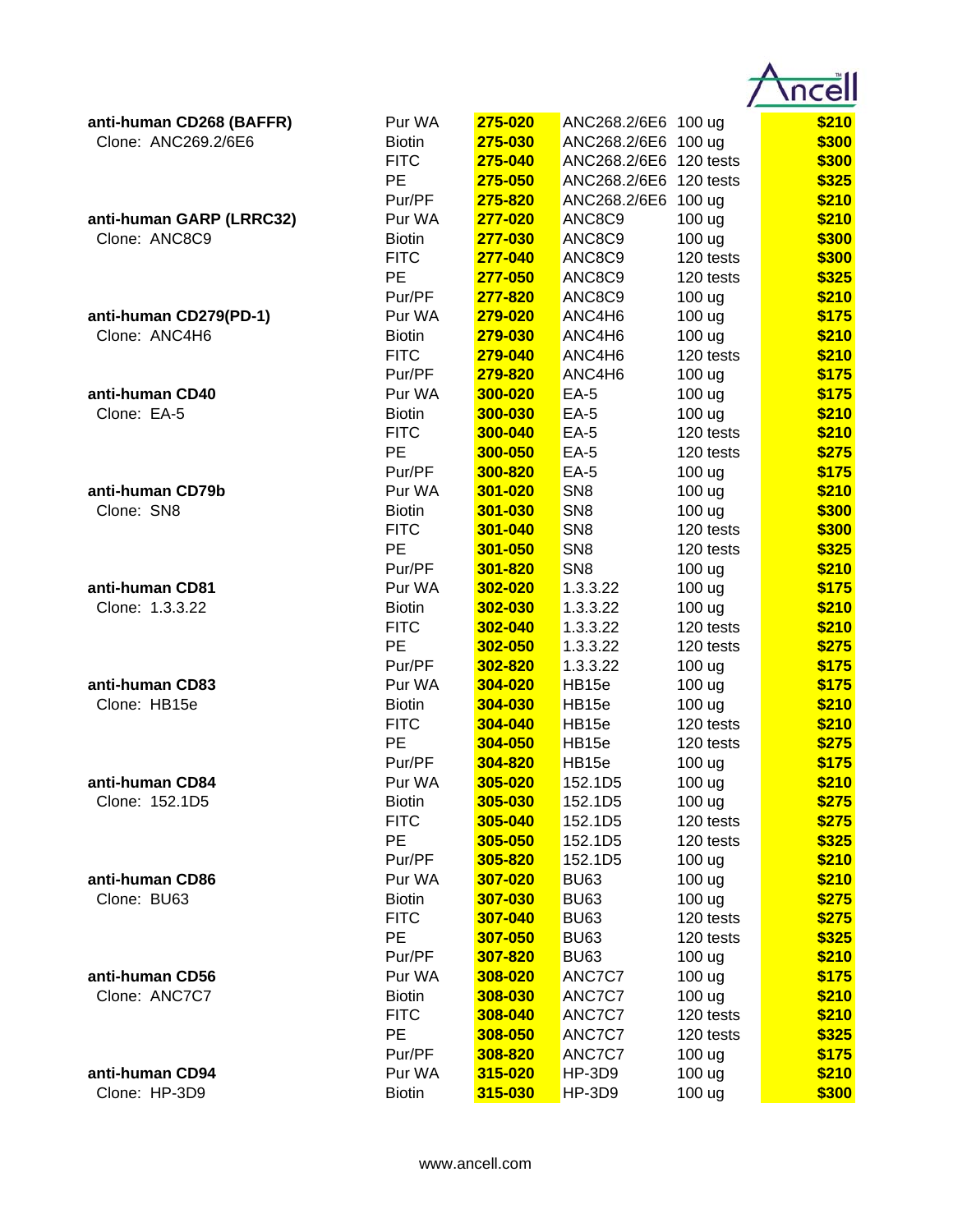|                   | <b>FITC</b>   | 315-040        | <b>HP-3D9</b>   | 120 tests | \$300 |
|-------------------|---------------|----------------|-----------------|-----------|-------|
|                   | PE            | 315-050        | <b>HP-3D9</b>   | 120 tests | \$325 |
|                   | Pur/PF        | 315-820        | <b>HP-3D9</b>   | 100 ug    | \$210 |
| anti-human CD95   | Pur WA        | 316-020        | ANC95.1         | 100 ug    | \$175 |
| Clone: ANC95.1    | <b>Biotin</b> | 316-030        | <b>ANC95.1</b>  | 100 ug    | \$210 |
|                   | <b>FITC</b>   | 316-040        | <b>ANC95.1</b>  | 120 tests | \$210 |
|                   | PE            | 316-050        | <b>ANC95.1</b>  | 120 tests | \$275 |
|                   | Pur/PF        | 316-820        | <b>ANC95.1</b>  | 100 ug    | \$175 |
| anti-human CD98   | Pur WA        | 319-020        | UM7F8           | 100 ug    | \$210 |
| Clone: UM7F8      | <b>Biotin</b> | 319-030        | UM7F8           | 100 ug    | \$300 |
|                   | <b>FITC</b>   | 319-040        | UM7F8           | 120 tests | \$300 |
|                   | <b>PE</b>     | 319-050        | UM7F8           | 120 tests | \$325 |
|                   | Pur/PF        | 319-820        | UM7F8           | 100 ug    | \$210 |
| anti-human CD100  | Pur WA        | 321-020        | 133-1C6         | 100 ug    | \$210 |
| Clone: 133-1C6    | <b>Biotin</b> | 321-030        | 133-1C6         | 100 ug    | \$300 |
|                   | <b>FITC</b>   | 321-040        | 133-1C6         | 120 tests | \$300 |
|                   | Pur/PF        | 321-820        | 133-1C6         | 100 ug    | \$210 |
| anti-human CD104  | Pur WA        | 325-020        | UMA9            | 100 ug    | \$210 |
| Clone: UMA9       | <b>Biotin</b> | 325-030        | UMA9            | 100 ug    | \$275 |
|                   | <b>FITC</b>   | 325-040        | UMA9            | 120 tests | \$275 |
|                   | <b>PE</b>     | 325-050        | UMA9            | 120 tests | \$325 |
|                   | Pur/PF        | 325-820        | UMA9            | 100 ug    | \$210 |
| anti-human CD105  | Pur WA        | 326-020        | SN <sub>6</sub> | 100 ug    | \$175 |
| Clone: SN6        | <b>Biotin</b> | 326-030        | SN <sub>6</sub> | 100 ug    | \$210 |
|                   | <b>FITC</b>   | 326-040        | SN <sub>6</sub> | 120 tests | \$210 |
|                   | PE            | 326-050        | SN <sub>6</sub> | 120 tests | \$275 |
|                   | <b>APC</b>    | 326-060        | SN <sub>6</sub> | 120 tests | \$325 |
|                   | Pur/PF        | 326-820        | SN <sub>6</sub> | 100 ug    | \$175 |
| anti-human CD106  | Pur WA        | 327-020        | 1.G11B1         | 100 ug    | \$175 |
| Clone: 1.G11B1    | <b>Biotin</b> | 327-030        | 1.G11B1         | 100 ug    | \$210 |
|                   | <b>FITC</b>   | 327-040        | 1.G11B1         | 120 tests | \$210 |
|                   | PE            | 327-050        | 1.G11B1         | 120 tests | \$275 |
|                   | Pur/PF        | 327-820        | 1.G11B1         | 100 ug    | \$175 |
| anti-human FOXP3  | Pur WA        | <b>333-020</b> | ANCFX2D7        | 100 ug    | \$210 |
| Clone: ANCFX2D7   | <b>Biotin</b> | 333-030        | ANCFX2D7        | 100 ug    | \$300 |
|                   | <b>FITC</b>   | 333-040        | ANCFX2D7        | 120 tests | \$300 |
|                   | PE            | 333-050        | ANCFX2D7        | 120 tests | \$375 |
| anti-human Hif-1a | Pur WA        | 335-020        | <b>ANC10G3</b>  | 100 ug    | \$210 |
| Clone: ANC10G3    | Pur/PF        | 335-820        | <b>ANC10G3</b>  | 100 ug    | \$210 |
| anti-human CD117  | Pur WA        | 338-020        | 57A5            | 100 ug    | \$175 |
| Clone: 57A5       | <b>Biotin</b> | 338-030        | 57A5            | 100 ug    | \$210 |
|                   | PE            | 338-050        | 57A5            | 120 tests | \$275 |
|                   | <b>APC</b>    | 338-060        | 57A5            | 120 tests | \$325 |
|                   | Pur/PF        | 338-820        | 57A5            | 100 ug    | \$175 |
| anti-human TIGIT  | Pur WA        | 340-020        | ANCTG6          | 100 ug    | \$210 |
| Clone: ANCTG6     | <b>Biotin</b> | 340-030        | ANCTG6          | 100 ug    | \$300 |
|                   | <b>PE</b>     | 340-050        | ANCTG6          | 120 tests | \$325 |
|                   | Pur/PF        | 340-820        | ANCTG6          | 100 ug    | \$210 |
| anti-human CD122  | Pur WA        | 343-020        | 9A2             | 100 ug    | \$175 |
| Clone: 9A2        | <b>Biotin</b> | 343-030        | 9A2             | 100 ug    | \$210 |
|                   | Pur/PF        | 343-820        | 9A2             | 100 ug    | \$175 |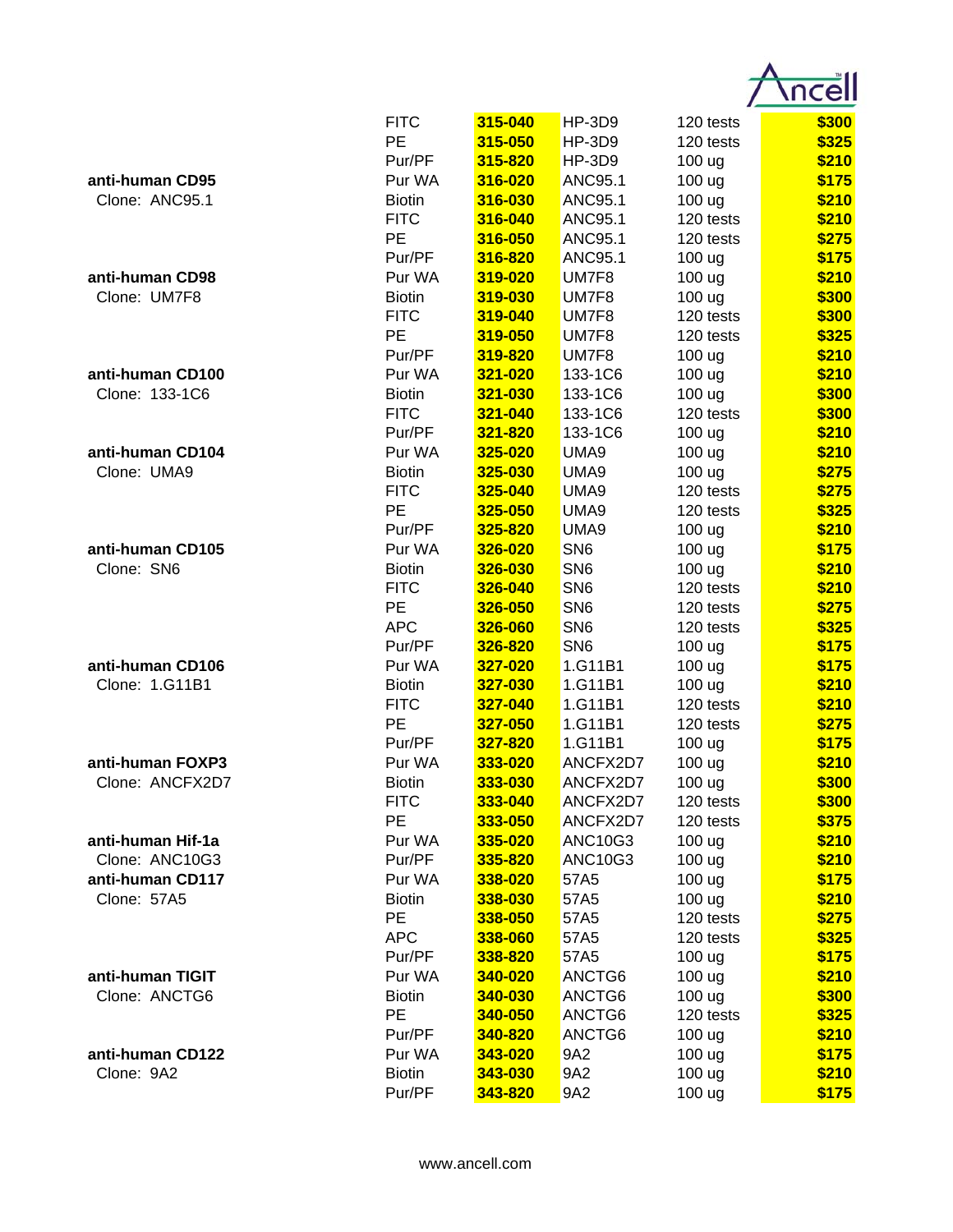| anti-human CD127         | Pur WA        | 348-020        | ANC8F2                 | 100 ug    | \$210 |
|--------------------------|---------------|----------------|------------------------|-----------|-------|
| Clone: ANC8F2            | <b>Biotin</b> | 348-030        | ANC8F2                 | 100 ug    | \$300 |
|                          | <b>FITC</b>   | 348-040        | ANC8F2                 | 120 tests | \$300 |
|                          | PE            | 348-050        | ANC8F2                 | 120 tests | \$325 |
|                          | Pur/PF        | 348-820        | ANC8F2                 | 100 ug    | \$210 |
| anti-human CD155(PVR)    | Pur WA        | 350-020        | ANC6A3                 | 100 ug    | \$210 |
| Clone: ANC6A3            | <b>Biotin</b> | 350-030        | ANC6A3                 | 100 ug    | \$300 |
|                          | <b>FITC</b>   | 350-040        | ANC6A3                 | 120 tests | \$300 |
|                          | PE            | 350-050        | ANC6A3                 | 120 tests | \$375 |
|                          | Pur/PF        | 350-820        | ANC6A3                 | 100 ug    | \$210 |
| anti-human CD44          | Pur WA        | 352-020        | <b>BU75</b>            | 100 ug    | \$175 |
| Clone: BU75              | <b>Biotin</b> | 352-030        | <b>BU75</b>            | 100 ug    | \$210 |
|                          | <b>FITC</b>   | 352-040        | <b>BU75</b>            | 120 tests | \$210 |
|                          | PE            | 352-050        | <b>BU75</b>            | 120 tests | \$275 |
|                          | Pur/PF        | 352-820        | <b>BU75</b>            | 100 ug    | \$175 |
| anti-human CD154(CD40L)  | Pur WA        | 353-020        | 24-31                  | 100 ug    | \$210 |
| Clone: 24-31             | <b>Biotin</b> | 353-030        | 24-31                  | 100 ug    | \$300 |
|                          | <b>FITC</b>   | 353-040        | 24-31                  | 120 tests | \$300 |
|                          | PE            | 353-050        | 24-31                  | 120 tests | \$325 |
|                          | Pur/PF        | 353-820        | 24-31                  | 100 ug    | \$210 |
| anti-human CD134(OX40)   | Pur WA        | 355-020        | BerAct35               | 100 ug    | \$210 |
| Clone: BerAct35          | <b>Biotin</b> | 355-030        | BerAct35               | 100 ug    | \$300 |
|                          | <b>FITC</b>   | 355-040        | BerAct35               | 120 tests | \$300 |
|                          | <b>PE</b>     | 355-050        | BerAct35               | 120 tests | \$325 |
|                          | Pur/PF        | 355-820        | BerAct35               | 100 ug    | \$210 |
| anti-human CD49f         | Pur WA        | 356-020        | <b>BQ16</b>            | 100 ug    | \$175 |
| Clone: BQ16              | <b>Biotin</b> | 356-030        | <b>BQ16</b>            | 100 ug    | \$210 |
|                          | <b>FITC</b>   | 356-040        | <b>BQ16</b>            | 120 tests | \$210 |
|                          | PE            | 356-050        | <b>BQ16</b>            | 120 tests | \$275 |
|                          | Pur/PF        | 356-820        | <b>BQ16</b>            | 100 ug    | \$175 |
| anti-human bcl-2         | Pur WA        | 357-020        | Bcl-2/100              | 100 ug    | \$210 |
| Clone: Bcl-2/100         | <b>Biotin</b> | 357-030        | Bcl-2/100              | 100 ug    | \$300 |
|                          | <b>FITC</b>   | 357-040        | Bcl-2/100              | 120 tests | \$300 |
|                          | PE            | <u>357-050</u> | Bcl-2/100              | 120 tests | \$325 |
| anti-human perforin      | Pur WA        | 358-020        | deltaG9                | 100 ug    | \$210 |
| Clone: deltaG9           | <b>Biotin</b> | 358-030        | deltaG9                | 100 ug    | \$300 |
|                          | <b>FITC</b>   | 358-040        | deltaG9                | 120 tests | \$300 |
|                          | PE            | 358-050        | deltaG9                | 120 tests | \$325 |
| anti-human CD152(CTLA-4) | Pur WA        | 359-020        | ANC152.2/8H5 100 ug    |           | \$210 |
| Clone: ANC152.2/8H5      | <b>Biotin</b> | 359-030        | ANC152.2/8H5 100 ug    |           | \$300 |
|                          | <b>FITC</b>   | 359-040        | ANC152.2/8H5 120 tests |           | \$300 |
|                          | PE            | 359-050        | ANC152.2/8H5 120 tests |           | \$325 |
|                          | F(ab')2       | 359-520        | ANC152.2/8H5 100 ug    |           | \$720 |
|                          | Fab           | 359-580        | ANC152.2/8H5 100 ug    |           | \$720 |
|                          | Pur/PF        | 359-820        | ANC152.2/8H5 100 ug    |           | \$210 |
| anti-human CD137         | Pur WA        | 360-020        | 4B4-1                  | 100 ug    | \$210 |
| Clone: 4B4-1             | <b>Biotin</b> | 360-030        | 4B4-1                  | 100 ug    | \$300 |
|                          | <b>FITC</b>   | 360-040        | 4B4-1                  | 120 tests | \$300 |
|                          | PE            | 360-050        | 4B4-1                  | 120 tests | \$325 |
|                          | F(ab')2       | 360-520        | 4B4-1                  | 100 ug    | \$720 |
|                          | Pur/PF        | 360-820        | 4B4-1                  | 100 ug    | \$210 |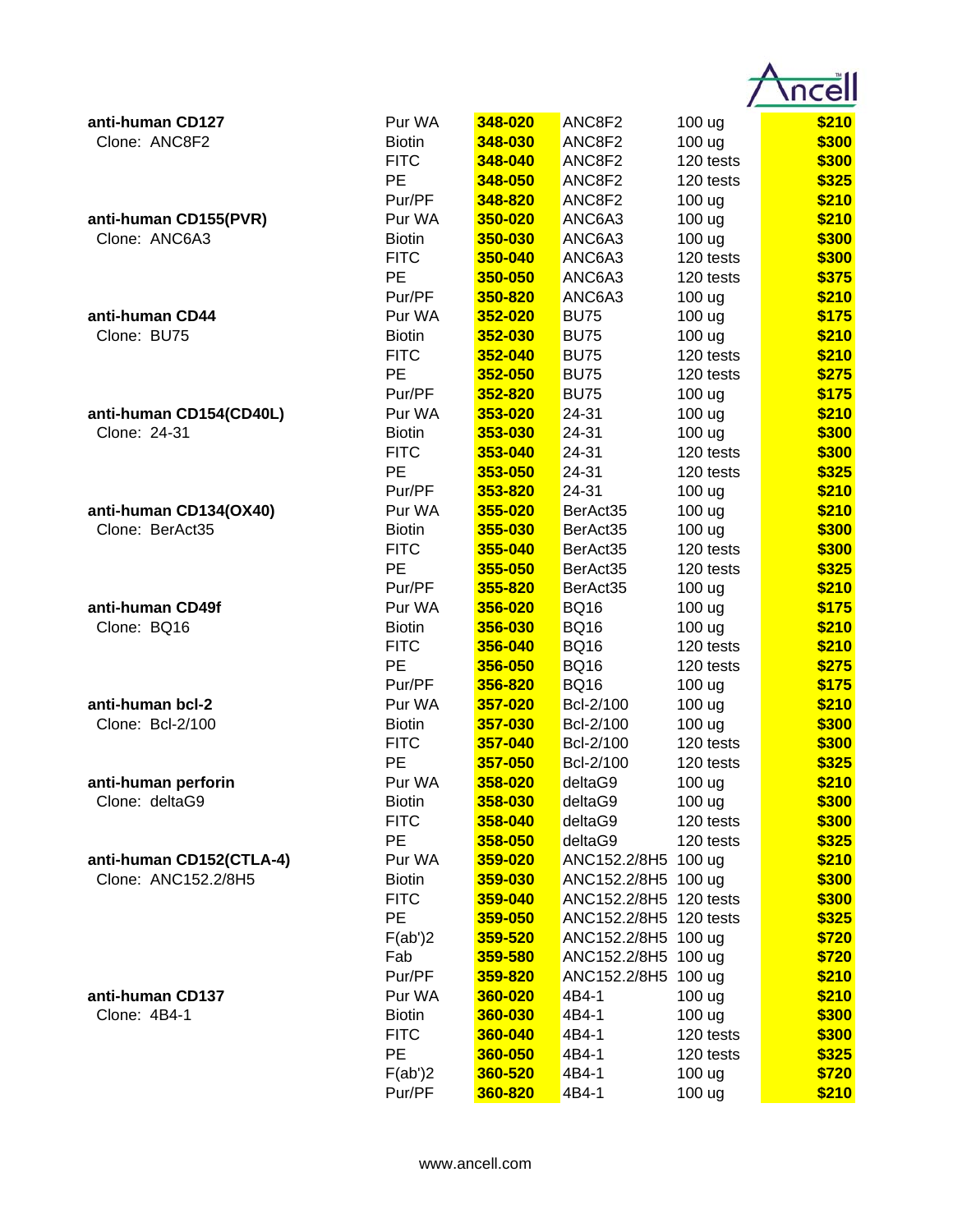| anti-human CD133(AC133)   | Pur WA            | 363-020            | ANC9C5          | 100 ug                 | \$210          |
|---------------------------|-------------------|--------------------|-----------------|------------------------|----------------|
| Clone: ANC9C5             | <b>Biotin</b>     | 363-030            | ANC9C5          | 100 ug                 | \$300          |
|                           | <b>FITC</b>       | 363-040            | ANC9C5          | 120 tests              | \$300          |
|                           | PE                | 363-050            | ANC9C5          | 120 tests              | \$325          |
|                           | <b>APC</b>        | 363-060            | ANC9C5          | 120 tests              | \$325          |
|                           | Pur/PF            | 363-820            | ANC9C5          | 100 ug                 | \$210          |
| anti-human CD137L         | Pur WA            | 365-020            | ANC5D6          | 100 ug                 | \$210          |
| Clone: ANC5D6             | <b>Biotin</b>     | 365-030            | ANC5D6          | 100 ug                 | \$300          |
|                           | PE                | 365-050            | ANC5D6          | 120 tests              | \$325          |
|                           | Pur/PF            | 365-820            | ANC5D6          | 100 <sub>ug</sub>      | \$210          |
| anti-human CD357(GITR)    | Pur WA            | 368-020            | ANC5E3          | 100 ug                 | \$210          |
| Clone: ANC5E3             | <b>Biotin</b>     | 368-030            | ANC5E3          | 100 ug                 | \$300          |
|                           | <b>FITC</b>       | 368-040            | ANC5E3          | 120 tests              | \$300          |
|                           | PE                | 368-050            | ANC5E3          | 120 tests              | \$325          |
|                           | Pur/PF            | 368-820            | ANC5E3          | 100 ug                 | \$210          |
| anti-human CD272 (BTLA)   | Pur WA            | 372-020            | ANC5A5          | 100 ug                 | \$210          |
| Clone: ANC5A5             | <b>Biotin</b>     | 372-030            | ANC5A5          | 100 ug                 | \$300          |
|                           | <b>FITC</b>       | 372-040            | ANC5A5          | 120 tests              | \$300          |
|                           | PE                | 372-050            | ANC5A5          | 120 tests              | \$325          |
|                           | Pur/PF            | 372-820            | ANC5A5          | 100 ug                 | \$210          |
| anti-human CD147          | Pur WA            | 376-020            | <b>UM-8D6</b>   | 100 ug                 | \$175          |
| Clone: UM-8D6             | <b>Biotin</b>     | 376-030            | <b>UM-8D6</b>   | 100 ug                 | \$210          |
|                           | <b>FITC</b>       | 376-040            | <b>UM-8D6</b>   | 120 tests              | \$210          |
|                           | PE                | 376-050            | <b>UM-8D6</b>   | 120 tests              | \$275          |
|                           | <b>APC</b>        | 376-060            | <b>UM-8D6</b>   | 120 tests              | \$325          |
|                           | Pur/PF            | 376-820            | <b>UM-8D6</b>   | 100 ug                 | \$175          |
| anti-human CD161(NKR-P1A) | Pur WA            | 388-020            | B199.2          | 100 ug                 | \$175          |
| Clone: B199.2             | <b>Biotin</b>     | 388-030            | B199.2          | 100 ug                 | \$210          |
|                           | <b>FITC</b>       | 388-040            | B199.2          | 120 tests              | \$210          |
|                           | PE                | 388-050            | B199.2          | 120 tests              | \$325          |
|                           | Pur/PF            | 388-820            | B199.2          | 100 ug                 | \$175          |
| anti-human CD165          | Pur WA            | 392-020            | AD <sub>2</sub> | 100 ug                 | \$175          |
| Clone: AD2                | <b>Biotin</b>     | 392-030            | AD2             | 100 ug                 | \$210          |
|                           | <b>FITC</b>       | <u>392-040</u>     | AD2             | 120 tests              | \$210          |
|                           | PE                | 392-050            | AD <sub>2</sub> | 120 tests              | \$325          |
|                           | Pur/PF            | 392-820            | AD <sub>2</sub> | 100 ug                 | \$175          |
| anti-human CD166          | Pur WA            | 393-020            | 3A6             | 100 ug                 | \$175          |
| Clone: 3A6                | <b>Biotin</b>     | 393-030            | 3A6             | 100 ug                 | \$210          |
|                           | <b>FITC</b>       | 393-040            | 3A6             | 120 tests              | \$210          |
|                           | PE                | 393-050            | 3A6             | 120 tests              | \$325          |
|                           | Pur/PF            | 393-820            | 3A6             | 100 ug                 | \$175          |
| anti-human CD45RA         | Pur WA            | 394-020            | 158.4D3         | 100 ug                 | \$175          |
| Clone: 158.4D3            | <b>Biotin</b>     | 394-030            | 158.4D3         | 100 ug                 | \$210          |
|                           | <b>FITC</b>       | 394-040            | 158.4D3         | 120 tests              | \$210          |
|                           | PE                | 394-050            | 158.4D3         | 120 tests              | \$275          |
|                           | Pur/PF            | 394-820            | 158.4D3         | 100 ug                 | \$175          |
| anti-human TNF alpha      | Pur WA            | 398-020            | J1D9            | 100 ug                 | \$175          |
| Clone: J1D9               | <b>Biotin</b>     | 398-030            | J1D9            | 100 ug                 | \$210          |
|                           | <b>FITC</b><br>PE | 398-040            | J1D9<br>J1D9    | 120 tests<br>120 tests | \$210          |
| anti-human CD252(OX40L)   | Pur WA            | 398-050<br>400-020 | <b>ANC10G1</b>  | 100 ug                 | \$275<br>\$210 |
|                           |                   |                    |                 |                        |                |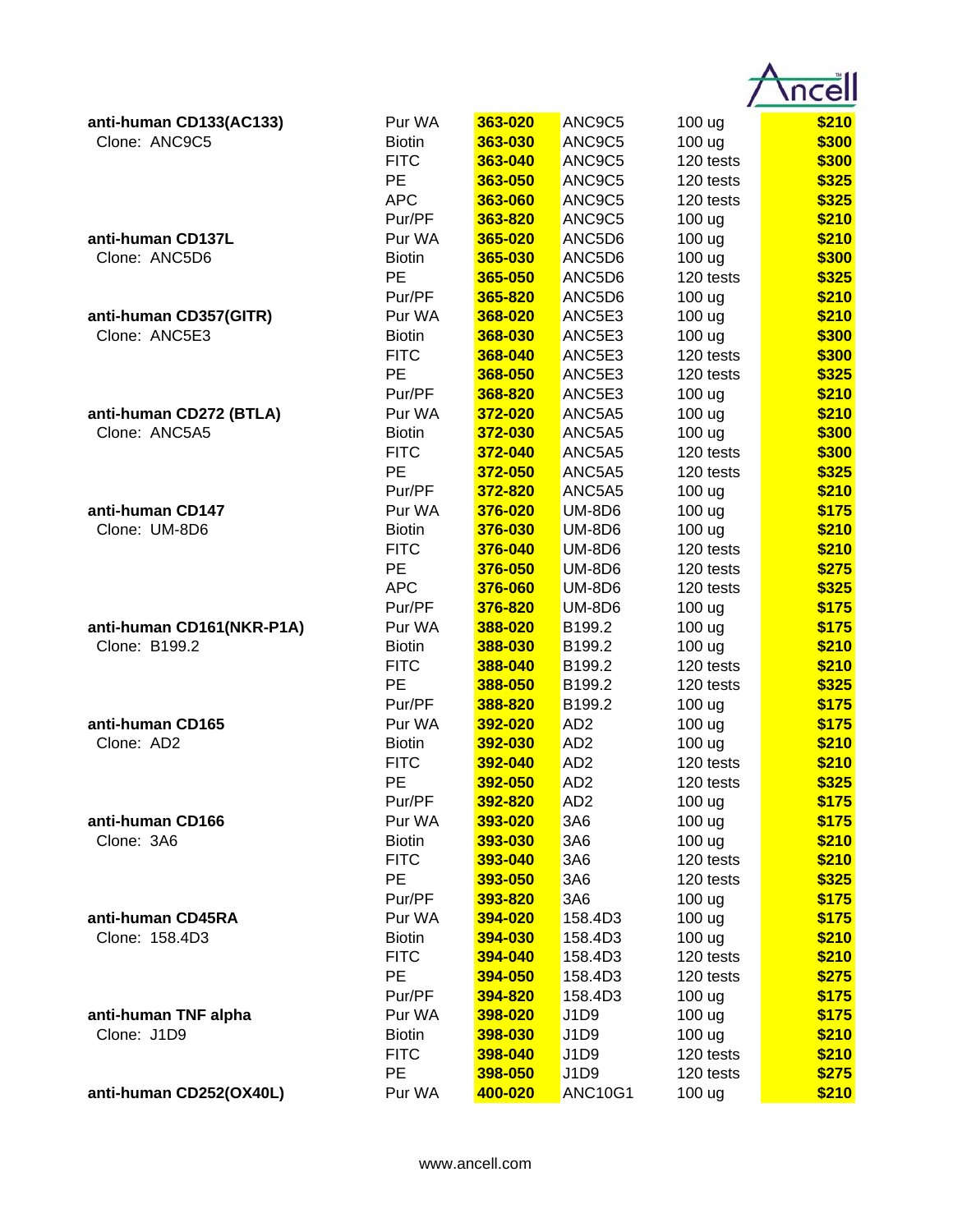| Clone: ANC10G1                                            | <b>Biotin</b><br><b>FITC</b><br><b>PE</b><br><b>APC</b> | 400-030<br>400-040<br>400-050<br>400-060 | <b>ANC10G1</b><br><b>ANC10G1</b><br><b>ANC10G1</b><br><b>ANC10G1</b> | 100 ug<br>120 tests<br>120 tests<br>120 tests                | \$300<br>\$300<br>\$325<br>\$325 |
|-----------------------------------------------------------|---------------------------------------------------------|------------------------------------------|----------------------------------------------------------------------|--------------------------------------------------------------|----------------------------------|
| anti-mouse CD3<br>Clone: 145-2C11                         | Pur/PF<br>Pur WA<br><b>Biotin</b>                       | 400-820<br>703-020<br>703-030            | <b>ANC10G1</b><br>145-2C11<br>145-2C11                               | 100 ug<br>100 ug<br>100 ug                                   | \$210<br>\$175<br>\$210          |
|                                                           | <b>FITC</b><br><b>PE</b><br><b>APC</b><br>Pur/PF        | 703-040<br>703-050<br>703-060<br>703-820 | 145-2C11<br>145-2C11<br>145-2C11<br>145-2C11                         | 120 tests<br>120 tests<br>120 tests<br>100 ug                | \$210<br>\$275<br>\$325<br>\$175 |
| anti-mouse CD4<br>Clone: GK1.5                            | Pur WA<br><b>Biotin</b><br><b>FITC</b>                  | 704-020<br>704-030<br>704-040            | GK1.5<br>GK1.5<br>GK1.5                                              | 100 ug<br>100 ug<br>120 tests                                | \$175<br>\$210<br>\$210          |
|                                                           | <b>PE</b><br><b>APC</b><br>PE-Cy7<br>Pur PF             | 704-050<br>704-060<br>704-070<br>704-820 | GK1.5<br>GK1.5<br>GK1.5<br>GK1.5                                     | 120 tests<br>120 tests<br>120 tests<br>100 ug                | \$275<br>\$325<br>\$325<br>\$175 |
| anti-mouse CD45R(B220)<br>Clone: RA3-3A1/6.1              | Pur WA<br><b>Biotin</b><br><b>FITC</b><br>Pur PF        | 720-020<br>720-030<br>720-040<br>720-820 | RA3-3A1/6.1<br>RA3-3A1/6.1<br>RA3-3A1/6.1<br>RA3-3A1/6.1             | 100 ug<br>100 ug<br>120 tests<br>100 ug                      | \$175<br>\$210<br>\$210<br>\$175 |
| <b>Human Recombinant Proteins</b><br><b>Product Group</b> | Form                                                    | <b>Catalog #</b>                         | <b>Clone</b>                                                         | <b>Size</b>                                                  | \$ U.S.                          |
| Recombinant hCD152(CTLA-4)-mulg                           | Pur WA<br><b>Biotin</b><br><b>FITC</b>                  | 501-020<br>501-030<br>501-040            |                                                                      | 25 <sub>ug</sub><br>25 ug<br>50 tests                        | \$325<br>\$400<br>\$400          |
| Recombinant hCD137(4-1BB)-hulg                            | <b>PE</b><br><b>APC</b><br>Pur/PF<br>Pur WA             | 501-050<br>501-060<br>501-820<br>502-020 |                                                                      | 50 tests<br>50 tests<br>25 <sub>ug</sub><br>25 ug            | \$575<br>\$575<br>\$325<br>\$325 |
|                                                           | <b>Biotin</b><br><b>FITC</b><br>PE<br>Pur/PF            | 502-030<br>502-040<br>502-050<br>502-820 |                                                                      | 25 ug<br>50 tests<br>50 tests<br>25 <sub>ug</sub>            | \$400<br>\$400<br>\$575<br>\$325 |
| Recombinant hCD137L-muCD8                                 | Pur WA<br><b>Biotin</b><br>Pur/PF                       | 503-020<br>503-030<br>503-820            |                                                                      | 25 ug<br>25 ug<br>25 ug                                      | \$325<br>\$400<br>\$325          |
| <b>Recombinant hCD40-mulg</b>                             | Pur WA<br><b>Biotin</b><br>PE<br><b>APC</b>             | 504-020<br>504-030<br>504-050<br>504-060 |                                                                      | 25 <sub>ug</sub><br>25 <sub>ug</sub><br>50 tests<br>50 tests | \$325<br>\$400<br>\$575<br>\$575 |
| <b>Recombinant hCD154-muCD8</b>                           | Pur/PF<br>Pur WA<br><b>Biotin</b>                       | 504-820<br>505-020<br>505-030            |                                                                      | 25 ug<br>25 ug<br>25 ug                                      | \$325<br>\$325<br>\$400          |
| <b>Recombinant hCD95(Fas)-hulg</b>                        | PE<br>Pur/PF<br>Pur WA                                  | 505-050<br>505-820<br>506-020            |                                                                      | 50 tests<br>25 ug<br>25 ug                                   | \$575<br>\$325<br>\$325          |
|                                                           | <b>Biotin</b><br>Pur/PF                                 | 506-030<br>506-820                       |                                                                      | 25 ug<br>25 ug                                               | \$400<br>\$325                   |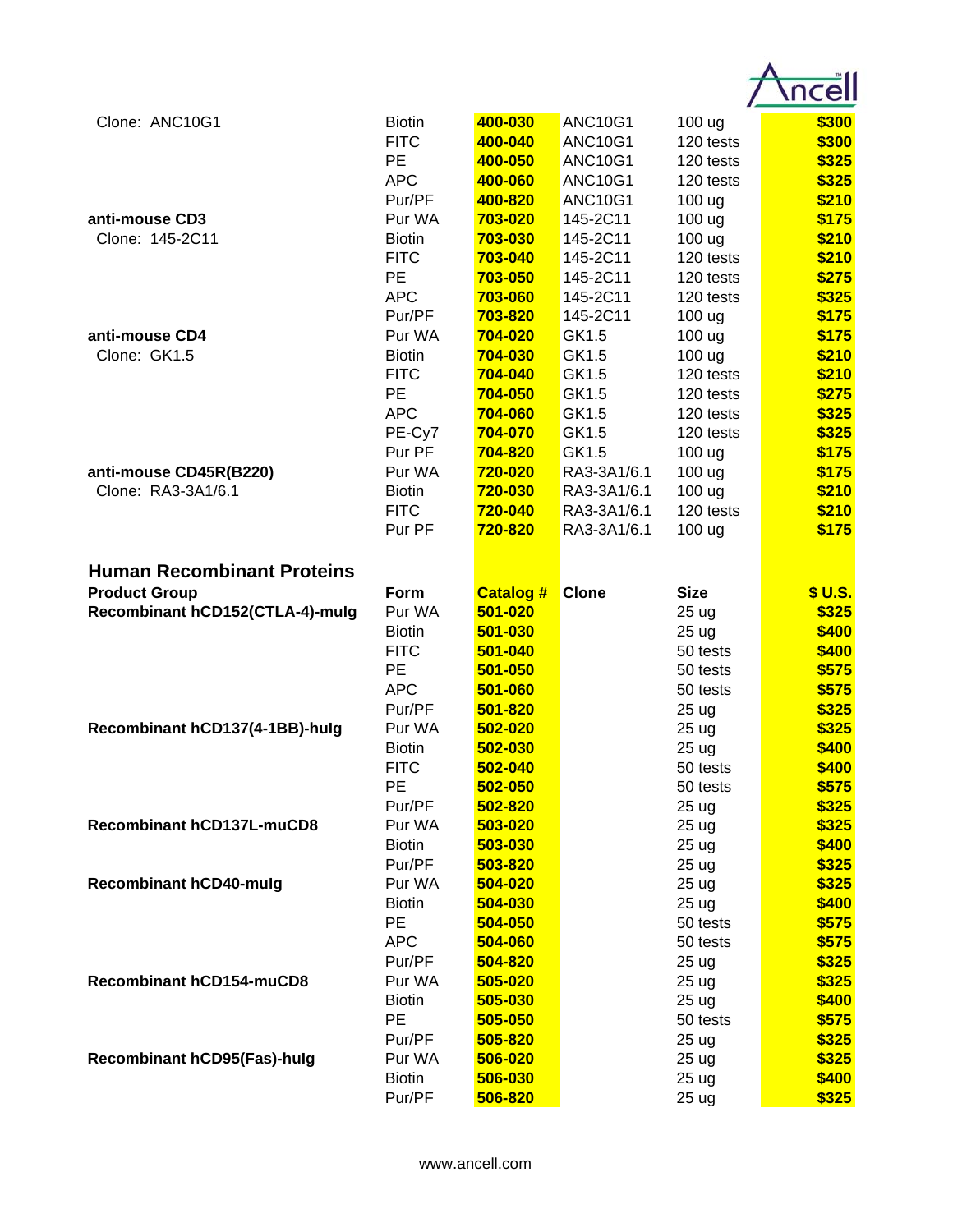| <b>Recombinant hCD28-mulg</b>             | Pur WA        | 508-020 | 25 <sub>ug</sub> | \$325 |
|-------------------------------------------|---------------|---------|------------------|-------|
|                                           | <b>Biotin</b> | 508-030 | 25 <sub>ug</sub> | \$400 |
|                                           | Pur/PF        | 508-820 | 25 <sub>ug</sub> | \$325 |
| <b>Recombinant hCD86-mulg</b>             | Pur WA        | 509-020 | 25 <sub>ug</sub> | \$325 |
|                                           | <b>Biotin</b> | 509-030 | 25 <sub>ug</sub> | \$400 |
|                                           | Pur/PF        | 509-820 | 25 <sub>ug</sub> | \$325 |
| <b>Recombinant hCD80-mulg</b>             | Pur WA        | 510-020 | 25 <sub>ug</sub> | \$325 |
|                                           | <b>Biotin</b> | 510-030 | 25 <sub>ug</sub> | \$400 |
|                                           | Pur/PF        | 510-820 | 25 ug            | \$325 |
| Recombinant hCD252(OX40L)-muCD8           | Pur WA        | 512-020 | 25 <sub>ug</sub> | \$325 |
|                                           | <b>Biotin</b> | 512-030 | 25 <sub>ug</sub> | \$400 |
|                                           | Pur/PF        | 512-820 | 25 ug            | \$325 |
| Recombinant hCD134(OX40)-mulg             | Pur WA        | 513-020 | 25 <sub>ug</sub> | \$325 |
|                                           | <b>Biotin</b> | 513-030 | 25 <sub>ug</sub> | \$400 |
|                                           | Pur/PF        | 513-820 | 25 <sub>ug</sub> | \$325 |
| <b>Recombinant hCD54-mulg</b>             | Pur WA        | 514-020 | 25 <sub>ug</sub> | \$325 |
|                                           | <b>Biotin</b> | 514-030 | 25 <sub>ug</sub> | \$400 |
|                                           | Pur/PF        | 514-820 | 25 <sub>ug</sub> | \$325 |
| Recombinant hCD278(ICOS)-mulg             | Pur WA        | 517-020 | 25 <sub>ug</sub> | \$325 |
|                                           | <b>Biotin</b> | 517-030 | 25 <sub>ug</sub> | \$400 |
|                                           | PE            | 517-050 | 50 tests         | \$575 |
|                                           | Pur/PF        | 517-820 |                  | \$325 |
|                                           |               |         | 25 <sub>ug</sub> |       |
| Recombinant hCD269(BCMA)-mulg             | Pur WA        | 519-020 | 25 ug            | \$325 |
|                                           | <b>Biotin</b> | 519-030 | 25 ug            | \$400 |
|                                           | Pur/PF        | 519-820 | 25 ug            | \$325 |
| Recombinant hCD56(trn)-mulg               | Pur WA        | 522-020 | 25 ug            | \$325 |
|                                           | Pur/PF        | 522-820 | 25 ug            | \$325 |
| Recombinant hCD268(BAFFR)-mulg            | Pur WA        | 524-020 | 25 <sub>ug</sub> | \$325 |
|                                           | <b>Biotin</b> | 524-030 | 25 <sub>ug</sub> | \$400 |
|                                           | Pur/PF        | 524-820 | 25 <sub>ug</sub> | \$325 |
| Recombinant hCD257(BAFF)(trn)-muCD Pur WA |               | 525-020 | 25 <sub>ug</sub> | \$325 |
|                                           | <b>Biotin</b> | 525-030 | 25 <sub>ug</sub> | \$400 |
|                                           | Pur/PF        | 525-820 | 25 ug            | \$325 |
| Recombinant hCD271(NGFR)-mulg             | Pur WA        | 527-020 | 25 ug            | \$325 |
|                                           | <b>Biotin</b> | 527-030 | 25 <sub>ug</sub> | \$400 |
|                                           | Pur/PF        | 527-820 | 25 ug            | \$325 |
| <b>Recombinant hDR3-mulg</b>              | Pur WA        | 528-020 | 25 ug            | \$325 |
|                                           | <b>Biotin</b> | 528-030 | 25 ug            | \$400 |
|                                           | Pur/PF        | 528-820 | 25 ug            | \$325 |
| Recombinant hCD270(HVEM)-mulg             | Pur WA        | 531-020 | 25 ug            | \$325 |
|                                           | <b>Biotin</b> | 531-030 | 25 <sub>ug</sub> | \$400 |
|                                           | Pur/PF        | 531-820 | 25 ug            | \$325 |
| <b>Recombinant hLTbetaR-mulg</b>          | Pur WA        | 536-020 | 25 ug            | \$325 |
|                                           | <b>Biotin</b> | 536-030 | 25 ug            | \$400 |
|                                           | Pur/PF        | 536-820 | 25 ug            | \$325 |
| <b>Recombinant hCD70-muCD8</b>            | Pur WA        | 537-020 | 25 ug            | \$325 |
|                                           | <b>Biotin</b> | 537-030 | 25 ug            | \$400 |
|                                           | Pur/PF        | 537-820 | 25 ug            | \$325 |
| <b>Recombinant hCD127-mulg</b>            | Pur WA        | 539-020 | 25 ug            | \$325 |
|                                           | Pur/PF        | 539-820 | 25 ug            | \$325 |
| Recombinant hCD274 (B7-H1)-mulg           | Pur WA        | 541-020 | 25 ug            | \$325 |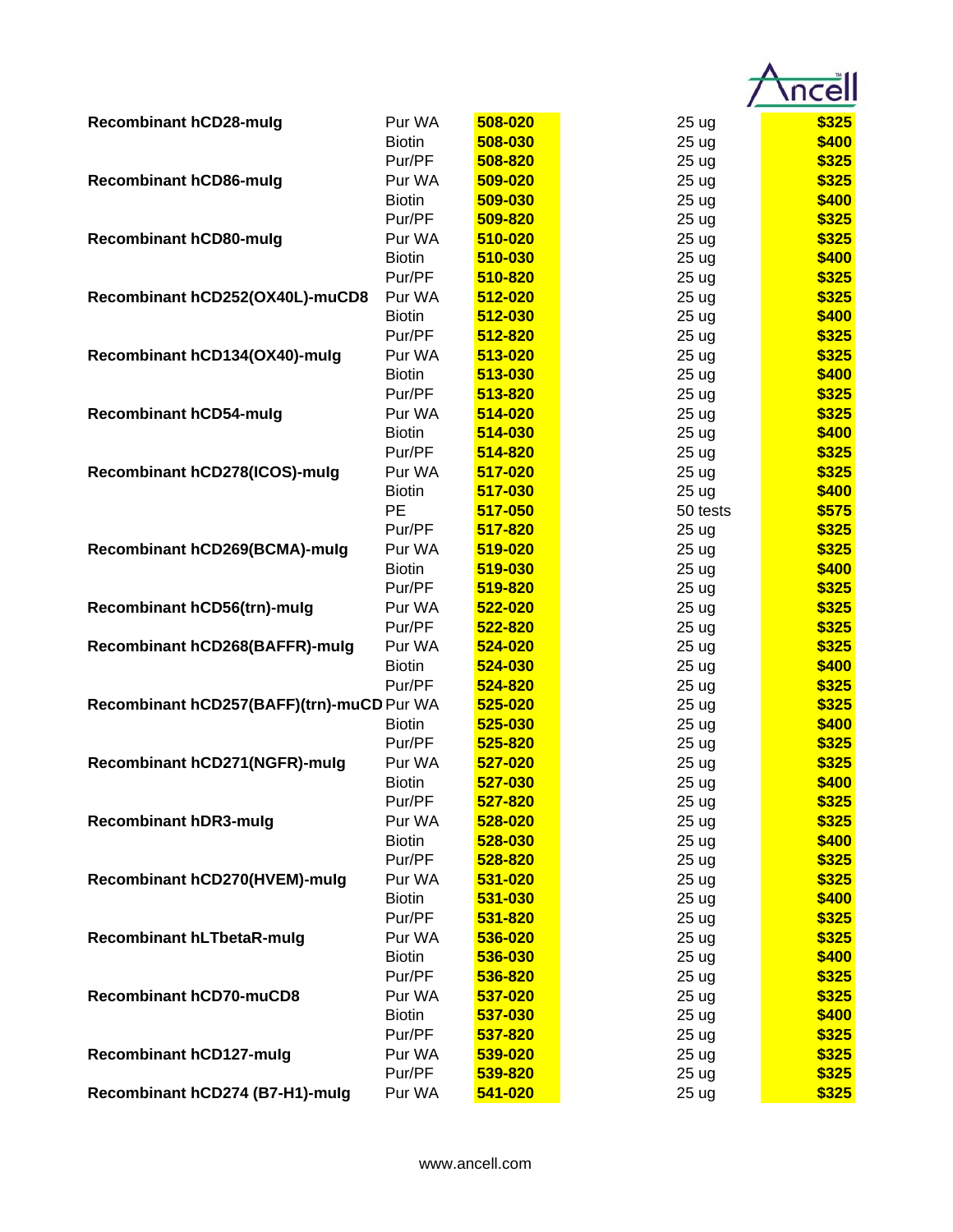|                                             | <b>Biotin</b> | 541-030 | 25 <sub>ug</sub> | \$400 |
|---------------------------------------------|---------------|---------|------------------|-------|
|                                             | Pur/PF        | 541-820 | 25 <sub>ug</sub> | \$325 |
| Recombinant hCD272(BTLA)-mulg               | Pur WA        | 542-020 | 25 <sub>ug</sub> | \$325 |
|                                             | Pur/PF        | 542-820 | 25 <sub>ug</sub> | \$325 |
| <b>Recombinant hCD27-mulg</b>               | Pur WA        | 543-020 | 25 <sub>ug</sub> | \$325 |
|                                             | <b>Biotin</b> | 543-030 | 25 <sub>ug</sub> | \$400 |
|                                             | Pur/PF        | 543-820 | 25 <sub>ug</sub> | \$325 |
| Recombinant hCD244(2B4)-muCD8               | Pur WA        | 544-020 | 25 ug            | \$325 |
|                                             | <b>Biotin</b> | 544-030 | 25 ug            | \$400 |
|                                             | Pur/PF        | 544-820 | 25 ug            | \$325 |
| Recombinant hCD123(IL-3R $\alpha$ )-hulg    | Pur WA        | 545-020 | 25 <sub>ug</sub> | \$325 |
|                                             | <b>Biotin</b> | 545-030 | 25 <sub>ug</sub> | \$400 |
|                                             | Pur/PF        | 545-820 | 25 ug            | \$325 |
| Recombinant hCD279(PD-1)-mulg               | Pur WA        | 549-020 | 25 <sub>ug</sub> | \$325 |
|                                             | <b>Biotin</b> | 549-030 | 25 <sub>ug</sub> | \$400 |
|                                             | Pur/PF        | 549-820 | 25 ug            | \$325 |
| Recombinant hCD155(PVR)-mulg                | Pur WA        | 555-020 | 25 <sub>uq</sub> | \$325 |
|                                             | <b>Biotin</b> | 555-030 | 25 <sub>ug</sub> | \$400 |
|                                             | Pur/PF        | 555-820 | 25 <sub>ug</sub> | \$325 |
| <b>Recombinant hTIGIT-mulg</b>              | Pur WA        | 556-020 | 25 ug            | \$325 |
|                                             | Pur/PF        | 556-030 | 25 <sub>ug</sub> | \$400 |
|                                             | Pur/PF        | 556-820 | 25 ug            | \$325 |
| <b>Recombinant hCD304-mulg</b>              | Pur WA        | 557-020 | 25 ug            | \$325 |
|                                             | Pur/PF        | 557-820 | 25 <sub>ug</sub> | \$325 |
| Recombinant hCD273(B7-DC)-mulg              | Pur WA        | 573-020 | 25 ug            | \$325 |
|                                             | <b>Biotin</b> | 573-030 | 25 ug            | \$400 |
|                                             | Pur/PF        | 573-820 | 25 ug            | \$325 |
| Recombinant hCD275(B7-H2)-mulg              | Pur WA        | 575-020 | 25 <sub>ug</sub> | \$325 |
|                                             | <b>Biotin</b> | 575-030 | 25 <sub>ug</sub> | \$400 |
|                                             | Pur/PF        | 575-820 | 25 ug            | \$325 |
| Recombinant hCD86(P2)-mulg                  | Pur WA        | 579-020 | 25 <sub>ug</sub> | \$325 |
|                                             | Pur/PF        | 579-820 | 25 <sub>ug</sub> | \$325 |
| <b>Recombinant mulgFc (Control Protein)</b> | Pur WA        | 581-020 | 25 ug            | \$325 |
|                                             | <b>Biotin</b> | 581-030 | 25 ug            | \$325 |
|                                             | Pur/PF        | 581-820 | 25 <sub>ug</sub> | \$325 |
| Recombinant hCD86(var)-mulg                 | Pur WA        | 589-020 | 25 ug            | \$325 |
|                                             | Pur/PF        | 589-820 | 25 ug            | \$325 |
| <b>Specialty Reagents</b>                   |               |         |                  |       |
| 2nd step detection reagents                 |               |         |                  |       |
| <b>Streptavidin</b>                         | PE            | 253-050 | 120 tests        | \$125 |
|                                             | <b>FITC</b>   | 254-040 | 120 tests        | \$125 |
| Goat anti-Mouse IgG/IgM                     | <b>FITC</b>   | 232-010 | $0.5$ ml         | \$125 |
|                                             | <b>FITC</b>   | 232-011 | 1 <sub>m</sub>   | \$210 |
|                                             | <b>Biotin</b> | 234-010 | $0.5$ ml         | \$125 |
|                                             | <b>Biotin</b> | 234-011 | 1 <sub>m</sub>   | \$210 |
|                                             |               |         |                  |       |
| <b>Isotype Controls</b>                     |               |         |                  |       |